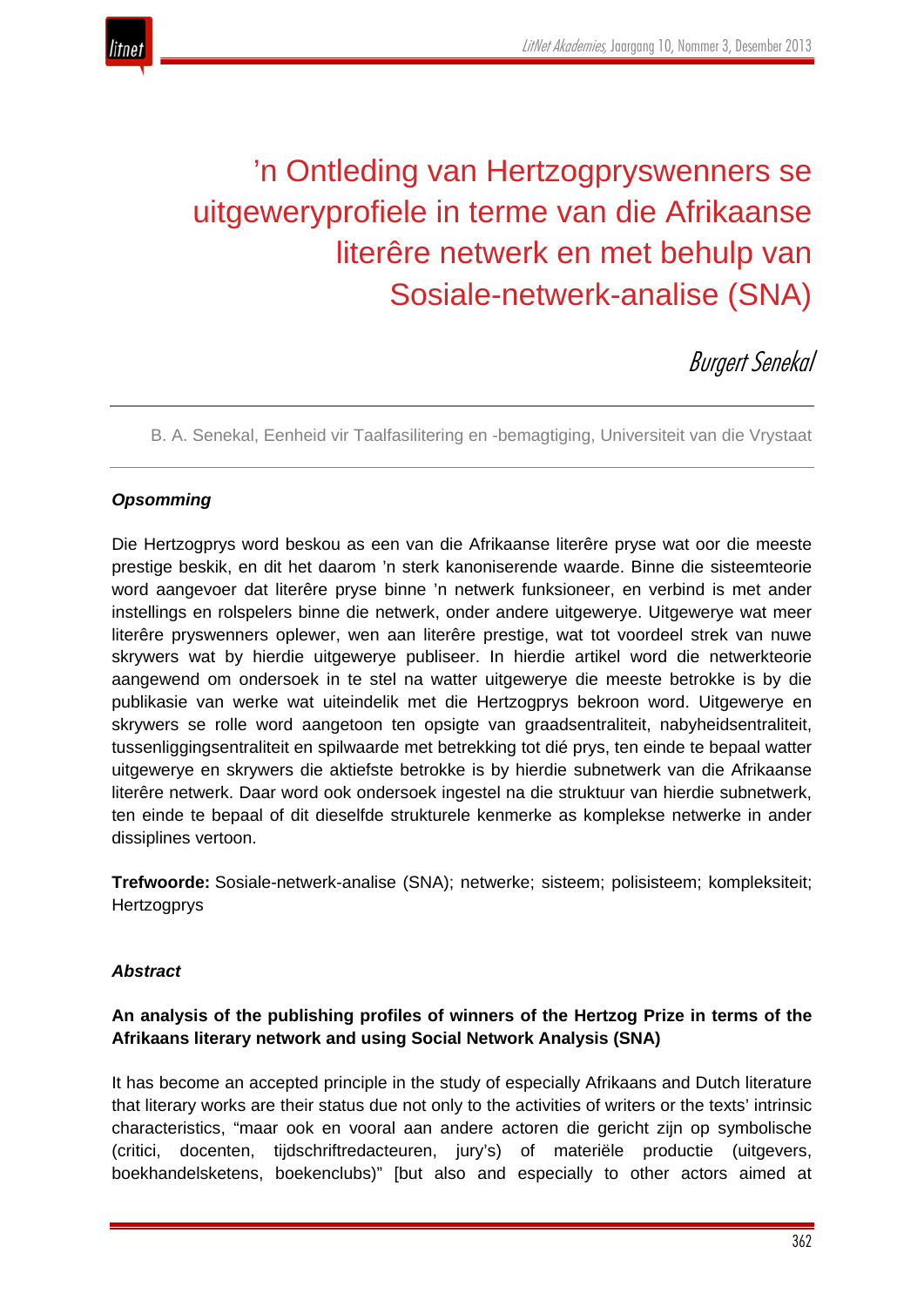

symbolic (critics, teachers, journal editors, juries) or material production (publishers, bookstore chains, book clubs)] (Van Rees and Dorleijn 2006:18). Since Even-Zohar proposed his polysystem hypothesis in the 1970s, numerous literary studies have been conducted from a systems theory perspective, often in conjunction with Bourdieu's field theory. From both these perspectives the above-mentioned actors within the literary system contribute to a text's status *as literature*, and to understand the dynamics of the literary system and how the mechanisms of canonisation function, it is therefore paramount to study a text's relationships with other role players. Publishing houses play an especially important role in constructing the literary canon, as Verboord (2003:271) writes: "The more authors of a high literary status on the publisher's list, the more prestigious the publishing house, and the more this prestige reflects on other less prestigious authors on the publisher's list." In terms of the Dutch literary system, Verboord, Janssen and Van Rees (2006:295) argue that De Bezige Bij and Querido are the most prestigious publishing houses, capable of reflecting their prestige on to newcomers whose works are published here, which raises the question as to which publishing houses fulfil similar roles in the Afrikaans literary system.

Over the past decade and a half, network theory has become an increasingly popular and essential approach to the study of complex systems; as Ottino (2005:1843) states: "The mathematical toolkit of techniques to study complex system studies includes nonlinear dynamics, agent based models, statistical mechanics and network theory. [...] The third element in the toolbox is the newest: network theory." Network theory is both a theoretical paradigm, closely related to systems theory, and an analytical technique, and is truly interdisciplinary: from film actor networks to citation analysis, from metabolic processes to ecosystems, from terrorist networks to international trade, network analysis has the ability to represent and study virtually any system, up to and including networks as large as the World Wide Web or the international film actor network. Like systems theory, network theory emphasises that the relationships between entities are key to understanding the functioning of the network, but unlike systems theory, network analysis has the ability to represent the network visually and calculate the roles entities fulfil. Apart from a few isolated studies, including the works of Wouter de Nooy, Helmut Anheier and Jürgen Gerhards, network theory has, however, not been applied to literary systems or fields, despite its conceptual overlap with systems theory. Staber (2008:569) also calls for the use of network analysis in the study of cultural systems: "Social relationships provide the medium through which imagination and talent flow, and they situate creativity in an institutional context. Networks constitute a strategic resource for nurturing individual creativity and for turning individual talent and imagination into collective creativity."

In following Senekal (2012), this article illustrates the applicability of Social Network Analysis (SNA) to the study of the literary system in terms of the relationship between publishing houses and authors who have received the Hertzog Prize, which is one of the most prestigious literary awards in Afrikaans. Smuts (2005:2) states: "Deur die jare het dit die status verwerf as dié prestigeprys vir letterkunde in Afrikaans" [Over the years, [the Hertzog Prize] has acquired the status as *the* prestige prize for literature in Afrikaans], and thus it has a particularly strong canonising value. Unlike many other literary prizes the Hertzog Prize may be awarded to a work published at any publishing house, and the question therefore arises: Which publishing houses have yielded the most Hertzog Prize winners? Does NB Publishers play a definitive role in supporting such authors, or do smaller publishing houses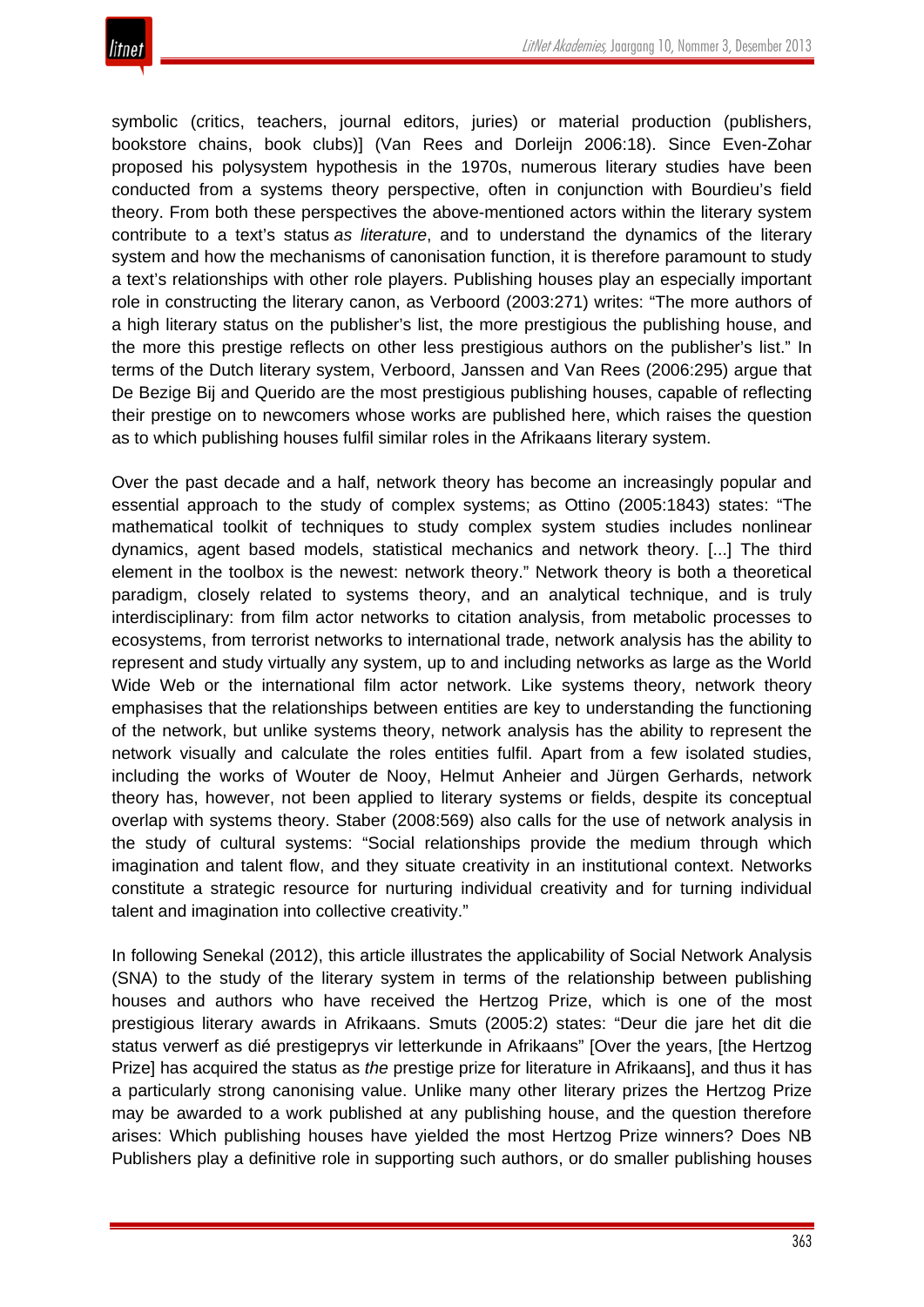

(also) play a key role? Which of NB Publishers's subdivisions/imprints (e.g. Tafelberg, Human & Rousseau, Kwela and Queillerie) are the most active?

Using a list of authors who have received this prize, as well as of where they published their works, this article considers all works published by these authors. The roles of authors and publishing houses are indicated in terms of degree centrality, closeness centrality, betweenness centrality and hub value, and some examples are given that illustrate how the publishing profiles of winners of the Hertzog Prize differ: some authors, like André P. Brink and Breyten Breytenbach, publish at a large number of publishers and therefore have high degree centralities, while others, such as A.G. Visser, Henning Pieterse, Toon van den Heever, Deon Opperman and Totius have low degree centralities. It is also found that Tafelberg and Human & Rousseau publish the works of the greatest number of works written by winners of the Hertzog Prize, followed by J.L. van Schaik, Nasionale Boekhandel and Perskor, while African Sun, Best Books, Buchu, Daan Retief, Fontein Publishing and others are shown to publish few works of authors awarded the Hertzog Prize. Tafelberg and Human & Rousseau are therefore shown to be the publishing houses that are most actively involved in the publication of the works of Hertzog Prize winners. In terms of betweenness centrality, Tafelberg and Human & Rousseau again dominate this network, followed by Afrikaanse Pers-boekhandel, J.L. van Schaik and Nasionale Boekhandel, which means Tafelberg in particular is a key player in the network around Hertzog Prize winners. Tafelberg is therefore in all likelihood the publishing house with the most literary prestige, as it is the dominant publisher in relation to one of the most prestigious Afrikaans literary awards.

Furthermore, as Bullmore and Sporns (2009:188) explain, "Random networks have low average clustering whereas complex networks have high clustering." This article also shows that this cultural sub-network exhibits a similar high clustering around well-connected nodes as found in other complex networks, further supporting the applicability of the theory of complex networks by means of deduction.

**Keywords:** polysystem theory; complex systems; systems; field theory; complex networks; social network analysis; Hertzog Prize; publishing houses

# **1. Inleiding**

Dit het 'n aanvaarde uitgangspunt in die literatuurstudie geword dat literêre werke hul status te danke het nie alleen aan die aktiwiteite van skrywers nie, "maar ook en vooral aan andere actoren die gericht zijn op symbolische (critici, docenten, tijdschriftredacteuren, jury's) of materiële productie (uitgevers, boekhandelsketens, boekenclubs)" (Van Rees en Dorleijn 2006:18). Dorleijn en Van Rees (2006) wy 'n hele boek aan die studie van die Nederlandse literêre veld.

Shavit (1991:233) se stelling dat "[a] text gains a high status not because it is valuable, but because someone believes it to be valuable and more important, because someone has the political-cultural power to grant the text the status they believe it deserves" is wel radikaal (kyk ook Herrnstein-Smith 1984:11). Min letterkundiges behoort egter deesdae beswaar te maak teen die basiese uitgangspunt van Verboord (2003:262), naamlik dat "[t]he position in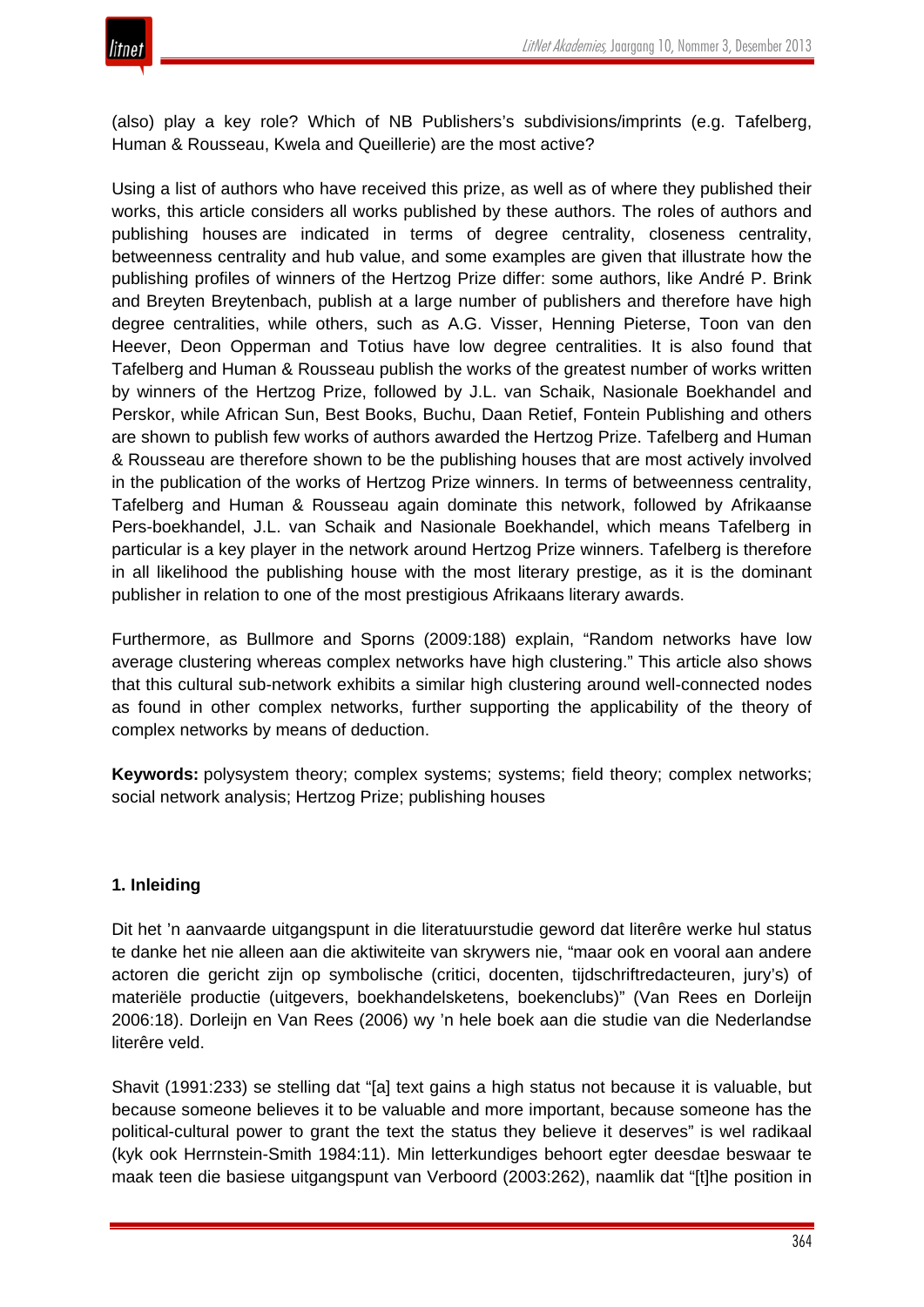

the literary field is indicated by the relationship the author has with institutions in the field (publishing house, literary criticism, literary awards)". Van Coller (2004:1) noem byvoorbeeld dat skrywerskappe wat die etiket "legitiem" dra én gekanoniseer is, onder andere by bepaalde uitgewers tuisgebring is, terwyl Van Rees, Janssen en Verboord (2006:243) aantoon dat uitgewerye nie betrokke is net by die materiële produksie van literatuur nie, maar ook by die simboliese produksie daarvan:

In hun bestaansgeschiedenis hebben uitgeverijen, met hun publicaties, een fondslijst opgebouwd die hen in verschillende mate klasseert als *literaire* uitgeverij. En dat gegeven blijkt van groot belang voor de beslissing van critici om een nieuwe titel of auteur wel of niet te bespreken.

Die spesifieke uitgewery van 'n werk is dus 'n belangrike faktor in die uiteindelike klassifisering van die skrywer daarvan se werk as literatuur, en Verboord, Janssen en Van Rees (2006:295) voer aan dat boeke wat uitgegee word deur Nederlandse uitgewerye wat baie prestige geniet – soos De Bezige Bij en Querido – 'n groter kans het om geresenseer te word en om vir literêre pryse in aanmerking te kom. Daar bestaan dus 'n verband tussen die toekenning van literêre pryse en uitgewers, en hierdie verband dra by tot die uiteindelike prestige van 'n literêre werk en sy kanse om gekanoniseer te word: "The more authors of a high literary status on the publisher's list, the more prestigious the publishing house, and the more this prestige reflects on other less prestigious authors on the publisher's list" (Verboord 2003:271). Literêre pryse stempel 'n werk natuurlik tot een van uitsonderlike gehalte, en in die lig van bostaande is dit dus belangrik om ondersoek in te stel na watter uitgewerye meer gereeld die werke van literêre pryswenners publiseer, aangesien dit 'n aanduider is van die literêre prestige wat uitgewerye geniet, asook watter uitgewerye die opvallendste bydrae lewer om van skrywers pryswenners te maak.

Die Hertzogprys<sup>1</sup> – sedert 1916 toegeken deur die Suid-Afrikaanse Akademie vir Wetenskap en Kuns (dikwels kortweg "die Akademie" genoem) – is die oudste literêre prys in Afrikaans. Dit is ook een van die mees gesogte literêre pryse in Afrikaans. Soos Smuts (2005:2) dit stel: "Deur die jare het dit die status verwerf as dié prestigeprys vir letterkunde in Afrikaans." Die Akademie noem die Hertzogprys "die vernaamste prestigeprys in die Afrikaanse letterkundige wêreld" (SAAWK 2011). Opvallend is die bepaalde lidwoord in hierdie twee stellings; met ander woorde die Hertzogprys is dié prestigeprys. Van der Elst (2011) is meer beskeie oor die waarde van die prys en verkies die onbepaalde lidwoord wanneer hy die Hertzogprys "'n belangrike barometer van die Afrikaanse letterkunde" en "steeds 'n gesogte trofee vir ons skrywers" noem, en herinner ook dat die "SA Akademie [...] hoegenaamd nie daarop aanspraak [maak] dat hy die enigste beoordelaar of keurder van die Afrikaanse letterkunde is nie". Nietemin kan 'n mens saamstem met Smuts (2005:3) dat die Hertzogprys "'n sterk kanoniserende waarde" het, en as sodanig is die Hertzogpryswenners grotendeels die mees gekanoniseerde skrywers in Afrikaans, soos ook in Afrikaanse literatuurgeskiedenisse weerspieël word.

Die Akademie oorweeg "alle publikasies vir bekroning, nie net dié van sekere uitgewers nie, soos wat wel die geval is by van die ander pryse" (Smuts 2005:3). Die vraag ontstaan dus: Watter uitgewerye het die meeste Hertzogpryswenners opgelewer? Is dit NB-Uitgewers wat die deurslaggewende rol in terme van die rugsteuning van sulke skrywers speel, of speel kleiner uitgewerye (ook) 'n bepalende rol? Watter van NB-Uitgewers se afdelings/drukname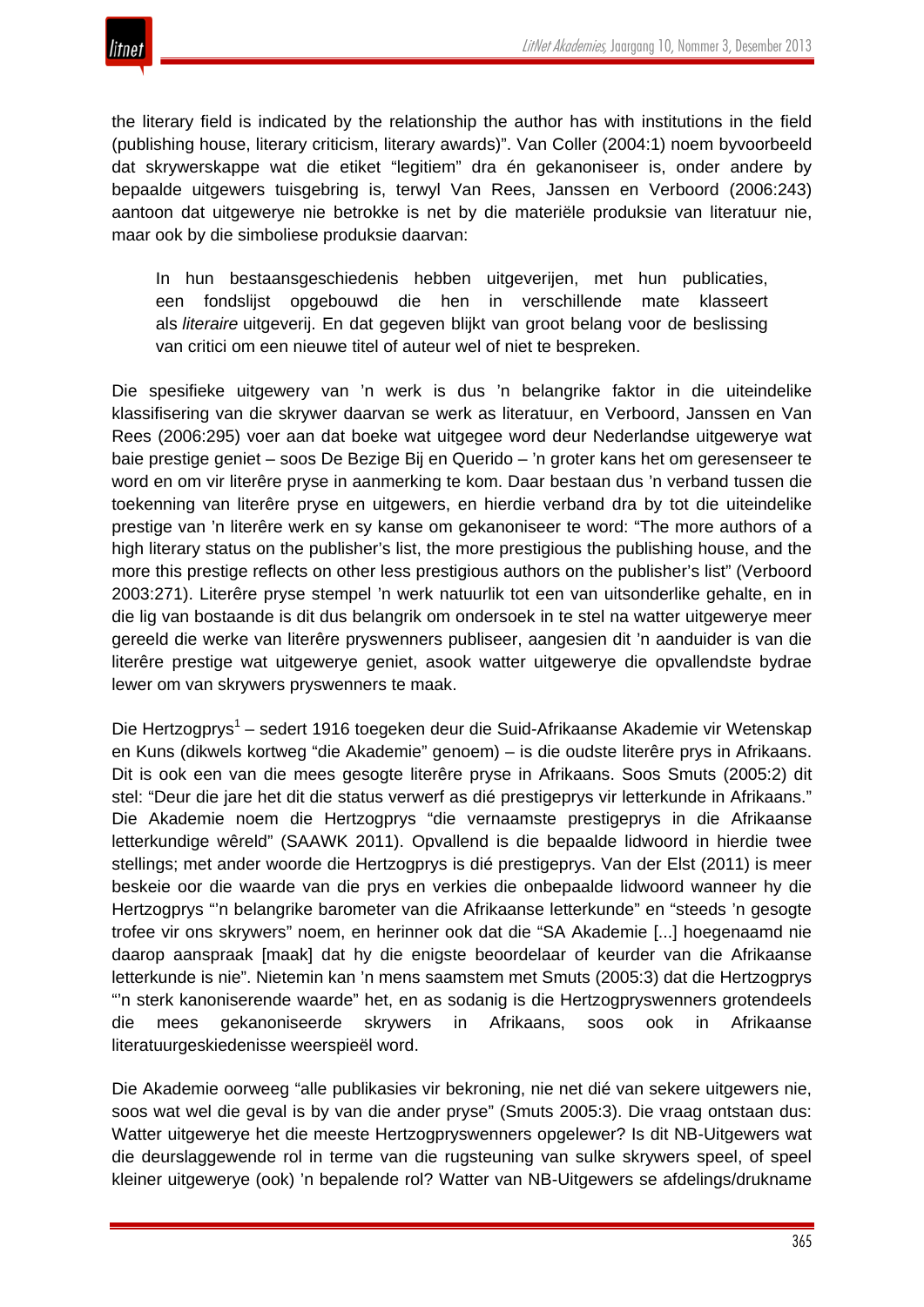

is die aktiefste? Hierdie artikel gebruik Sosiale-netwerk-analise(SNA) om die uitgeweryprofiele van die Hertzogpryswenners onder die loep te neem ten einde te bepaal watter uitgewerye die meeste van hierdie skrywers se werke gepubliseer het.

'n Laaste oogmerk van hierdie artikel is om te bepaal of die netwerk wat hier ondersoek word, ook dieselfde strukturele kenmerke as ander komplekse netwerke vertoon, ten einde vas te stel in watter mate die strukturele kenmerke van komplekse netwerke, soos onder andere deur Oltvai en Barabási (2002:763) beskryf, ook in 'n literêre netwerk opduik. Indien hierdie strukturele kenmerke ook in die netwerk voorkom wat hier ondersoek word, is die implikasie dat die teorie van komplekse netwerke verder deur middel van deduksie ondersteun kan word.

# **2. Teoretiese agtergrond**

Die sisteemteoretiese benadering tot die Afrikaanse letterkunde is só welbekend dat dit in hierdie artikel nie 'n volledige uiteensetting regverdig nie. Wel moet daarop gelet word dat wat Even-Zohar (1990) die polisisteem noem, ook beskryf kan word as 'n sisteem-vansisteme. Soos Codde (2003:112) opmerk: "[E]very subsystem of a polysystem is in itself a polysystem consisting of several polysystemic (sub)subsystems, while every megapolysystem is the subsystem of a still larger entity" (kyk ook Senekal 2012:619). Lewende organismes, gemeenskappe en sosiale sisteme, insluitend kulturele sisteme, word gewoonlik as kompleks gesien, en hierdie voorkoms van 'n sisteem-van-sisteme word ook binne sosiale sisteme aangetref. Limburg, O'neill, Costanza en Farber (2002:410) voer byvoorbeeld aan: "Human societies are complex, adaptive systems, but they are embedded within even more complex, adaptive ecosystems." Lawson, Ferris, Cropley en Cook (2006:12) beweer dat hierdie aspek van komplekse sisteme op die beste manier voorgestel kan word deur SNA:

System-of-Systems can be represented more effectively as a Network. This is a set of clusters of nodes or elements strongly connected within each cluster and with connections between clusters that range from strong to weak, intermittent to permanent and provide the channels for a wide range of transactions.

Komplekse sisteme kan as netwerke benader word ten einde die gereedskap van SNA te benut in die ontleding daarvan, soos Amaral en Ottino (2004:147), Ottino (2005), Butts (2009:325) en Senekal (2012) aanvoer. Trouens, Ottino (2005:1843) skryf: "The mathematical toolkit of techniques to study complex system studies includes nonlinear dynamics, agent based models, statistical mechanics and network theory. [...] The third element in the toolbox is the newest: network theory."

'n Netwerk kan eenvoudig gedefinieer word as "a set of interconnected nodes, where a node is a basic element or a fundamental unit with detailed contents depending on the nature of the specific network under consideration" (Wang 2002:885). Netwerke hoef natuurlik nie alleenlik mense of organisasies in te sluit nie; ook konsepte kan betrek word, soos Staber (2008) aanvoer. Netwerk-analise fokus op die rolle wat entiteite (ook genoem nodusse of akteurs) binne 'n netwerk inneem, wat in hierdie artikel beteken dat die nodusse uitgewerye en skrywers is. Netwerke is sisteme waar elemente in interafhanklikheid tot mekaar staan,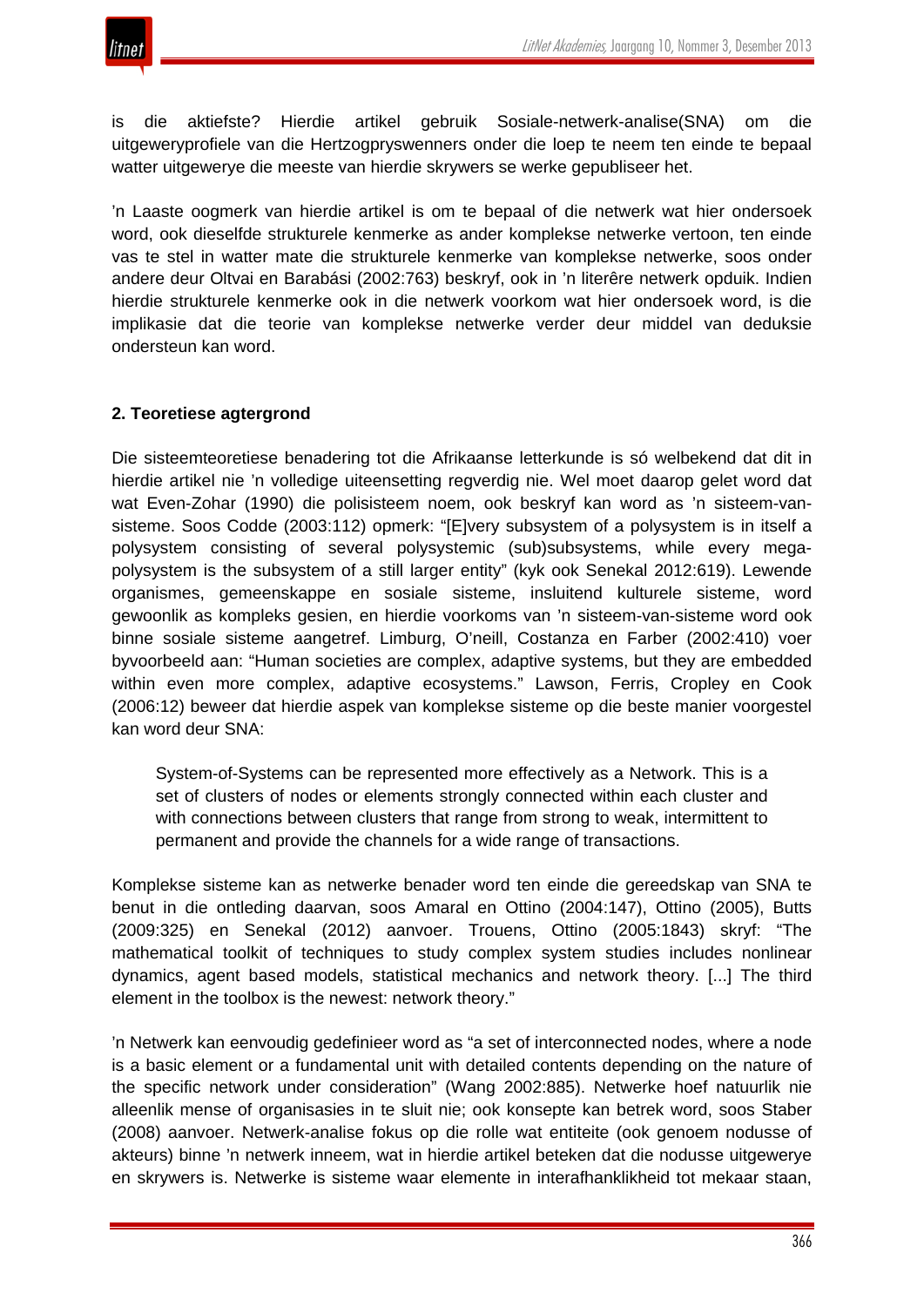

en die fokus in SNA val op hoe die onderlinge skakels tussen nodusse hul funksionering bewerkstellig, soos die fokus van die polisisteemteorie (en die teorie van die literêre veld) ook val op die interaksie tussen entiteite binne die literêre polisisteem of veld.

SNA help veral om belangrike rolspelers in komplekse netwerke te identifiseer, en soos Viljoen (1984:67) aanvoer, gaan dit in literêre sisteme ook "dikwels oor watter van die verskillende entiteite in die sisteem oorheers". SNA bemiddel dus die identifisering van entiteite wat die sisteem oorheers. Belangrik is egter dat 'n sisteemteoretiese ondersoek nie alleen op 'n enkele entiteit (of selfs daardie entiteit se verhoudings) kan fokus nie. Soos Luke en Stamatakis (2012:358) 'n mens herinner: "Because the interesting behaviour of systems is emergent, it is necessary to study a system as a whole, rather than to decompose it and study its individual parts." SNA is dus veral geskik om verhoudings binne 'n sisteem te ontleed, omdat dit die ontleder in staat stel om verhoudings in die konteks van die hele netwerk te ontleed.

Wellman (1983:168) meen:

The ties between two individuals are important not only in themselves but also as parts of the social networks in which they are embedded. Each tie gives participants potential indirect access to all those with whom other dyad members are connected. These compound chains transmit and allocate scarce resources, fitting network members into larger social systems.

Anheier en Gerhards (1991) en Anheier, Gerhards en Romo (1995), tesame met De Nooy (1991 en 2003), is deel van 'n klein groep navorsers binne die letterkunde wat die potensiaal van SNA in hierdie verband raakgesien het; en Senekal (2012) dui met behulp van SNA 'n verwantskap tussen skrywers en kritici aan.

Staber (2008:569) glo ook dat netwerk-analise bruikbaar is in die bestudering van kulturele netwerke:

Social relationships provide the medium through which imagination and talent flow, and they situate creativity in an institutional context. Networks constitute a strategic resource for nurturing individual creativity and for turning individual talent and imagination into collective creativity.

SNA kan nodusse se rolle binne 'n netwerk bepaal ten opsigte van onder andere graadsentraliteit, nabyheidsentraliteit en tussenliggingsentraliteit (kyk byvoorbeeld Prell 2012:96–114 en Senekal 2012:624–34). Hierdie aanduiders is wiskundige formules wat nie in hierdie artikel weergegee word nie, aangesien die rekenaarprogrammatuur wat vir hierdie studie gebruik word, naamlik Sentinel Visualizer,<sup>2</sup> outomaties hierdie formules gebruik om berekenings te maak. Data word gevisualiseer met behulp van 'n sosiogram, wat ontleding vergemaklik. Ten einde so 'n ontleding te doen, moet nodusse natuurlik op 'n databasis aangebring word, asook hul skakels. Wellman (1983:172) herinner ons: "While ties are rarely symmetric, they are usually reciprocated in a generalized way. [...] [T]he power of patrons is to some extent based on their ties with clients, as the ties themselves are a scarce resource." Dit beteken dat van die veronderstelling uitgegaan kan word dat skrywers en uitgewerye mekaar se prestige wedersyds sal beïnvloed.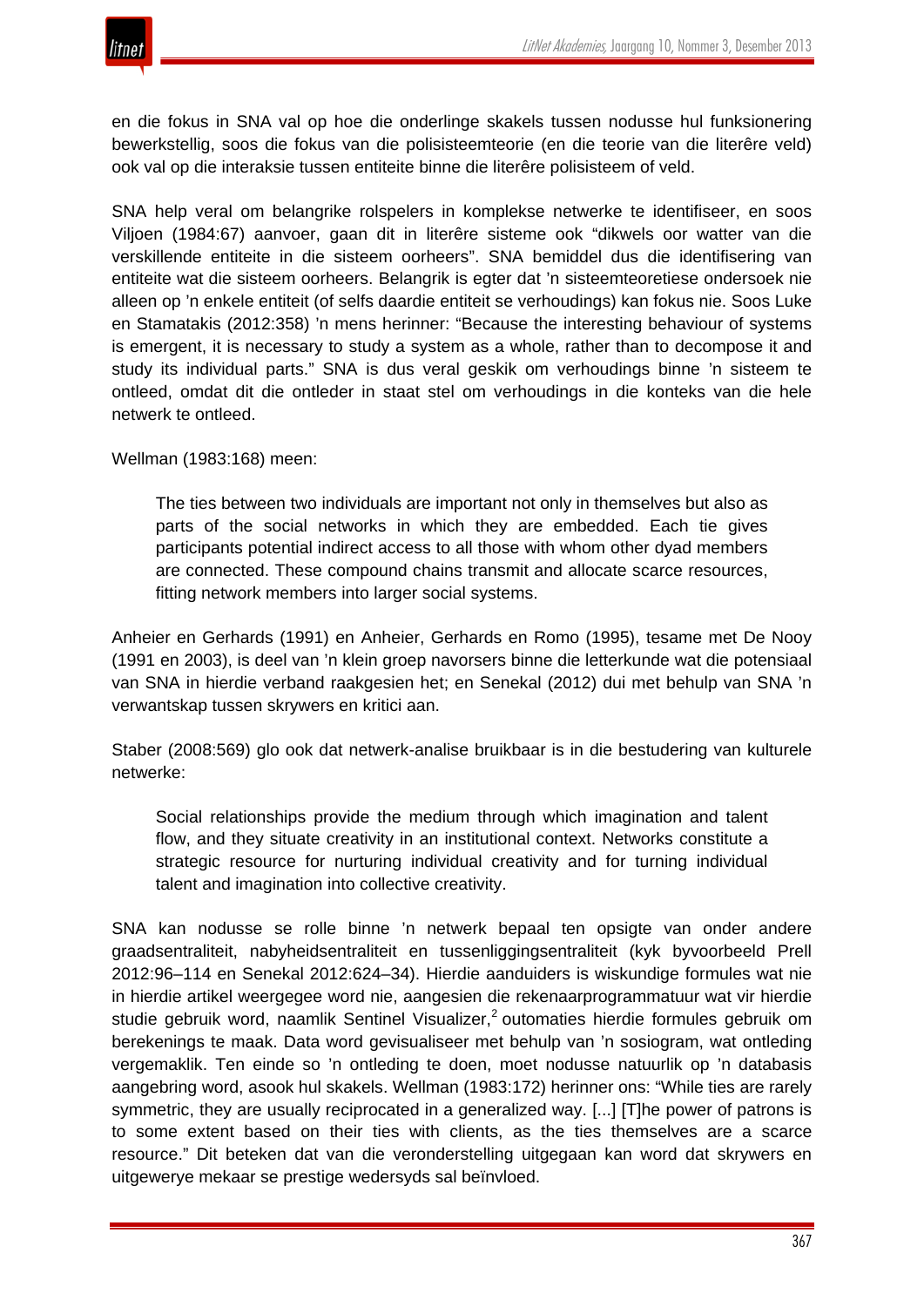

#### **3. Metodiek**

In hierdie artikel word SNA toegepas om uitgewerye se posisies binne die subnetwerk van Hertzogpryswenners te bereken ten opsigte van die aanduiders graadsentraliteit, nabyheidsentraliteit, tussenliggingsentraliteit en spilwaarde, en hierdie netwerk verteenwoordig slegs één van vele subnetwerke waaruit die Afrikaanse literêre netwerk opgebou is. Skrywers en uitgewerye is, met behulp van inligting verkry vanaf die webtuistes www.akademie.co.za, http://www.litnet.co.za/Category/boeke-skrywers/skrywers/atkvskrywersalbum, www.stellenboschwriters.com en www.worldcat.org, asook uit die drie dele

van die mees onlangse uitgawe van *Perspektief en profiel* (Van Coller (red.) 1998, 1999 en 2006), in hierdie verband aan mekaar gekoppel. 'n Sigblad (*spreadsheet*) waarop die skrywers se name, hul gepubliseerde werke, publikasiedatums en name van uitgewerye (van alle werke) aangebring is, is saamgestel. Die datastel is wedersyds aanvullend uit hierdie bronne saamgestel, omdat uitgewerye byvoorbeeld nie aangedui word in *Perspektief en profiel* nie. Uiteraard is slegs skrywers wat die Hertzogprys ontvang het, ingesluit, naamlik dié in Tabel 1 aangedui:

| 1. A.G. Visser          | 26. Henriette Grové     |
|-------------------------|-------------------------|
| 2. Adam Small           | 27. I.D. du Plessis     |
| 3. André P. Brink       | 28. Ina Rousseau        |
| 4. Anna M. Louw         | 29. Ingrid Winterbach   |
| 5. Antjie Krog          | 30. J.F.W. Grosskopf    |
| 6. Bartho Smit          | 31. Jochem van Bruggen  |
| 7. Boerneef             | 32. Johann de Lange     |
| 8. Breyten Breytenbach  | 33. Karel Schoeman      |
| 9. C. Louis Leipoldt    | 34. Leon Maré           |
| 10. C.M. van den Heever | 35. M.E.R.              |
| 11. Chris Barnard       | 36. Marlene van Niekerk |
| 12. D.F. Malherbe       | 37. Mikro               |
| 13. D.J. Opperman       | 38. N.P. Van Wyk Louw   |
| 14. Deon Opperman       | 39. P.G. du Plessis     |
| 15. Elisabeth Eybers    | 40. Petra Müller        |
| 16. Elise Muller        | 41. Pieter Fourie       |
| 17. Elsa Joubert        | 42. Reza de Wet         |
| 18. Ernst van Heerden   | 43. Sangiro             |
| 19. Etienne Leroux      | 44. Sheila Cussons      |
| 20. Etienne van Heerden | 45. T.T. Cloete         |
| 21. F.A. Venter         | 46. Toon van den Heever |
| 22. Gerhard Beukes      | 47. Totius              |
| 23. H.A. Fagan          | 48. Uys Krige           |
| 24. Hennie Aucamp       | 49. Wilma Stockenström  |
| 25. Henning Pieterse    |                         |

#### **Tabel 1. Skrywers wat die Hertzogprys ontvang het (alfabeties volgens noemname of voorletters)**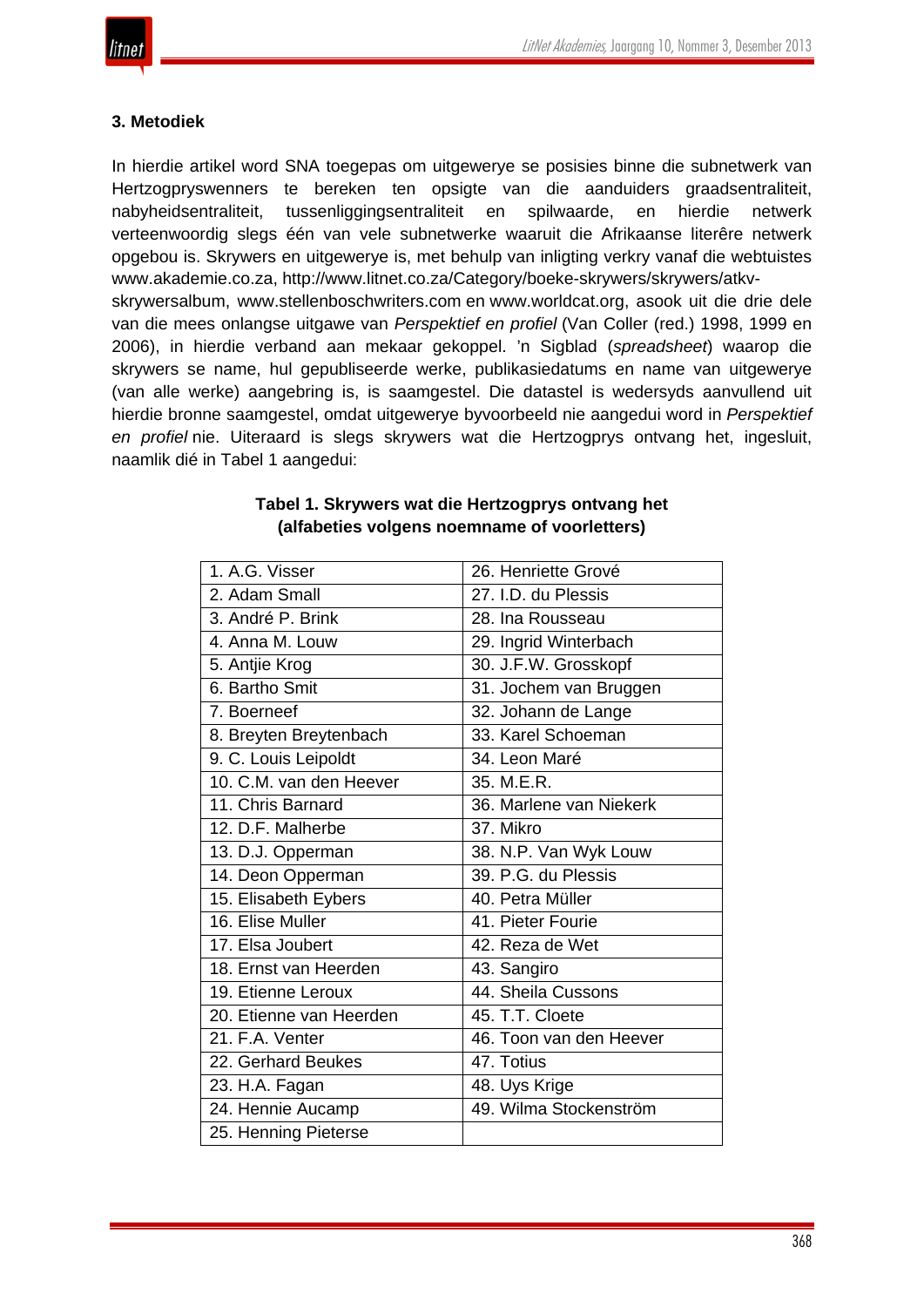



Hierdie skrywers se werke is by die volgende uitgewerye uitgegee:

| 1. Academica                  | 43. Kagiso en Intaka                    |
|-------------------------------|-----------------------------------------|
| 2. Ad Donker                  | 44. Kairos                              |
| 3. African Sun Media          | 45. Kerk-uitgewers                      |
| 4. Afrikaanse Pers-Boekhandel | 46. Klaus Wagenbach                     |
| 5. Aldus-Presse Reicheneck    | 47. Koomans                             |
| 6. Ametis                     | 48. Kwela                               |
| 7. Archipelago Books          | 49. LAPA                                |
| 8. Balkema                    | 50. Makro                               |
| 9. Benedic                    | 51. Meulenhoff                          |
| 10. Best Books                | 52. Nasionale Persboekhandel            |
| 11. Buchu Books               | 53. Nasou                               |
| 12. Buren                     | 54. Nationale Handelsdrukkery           |
| 13. Constantia                | 55. Onbekend                            |
| 14. Culemborg                 | 56. Perskor                             |
| 15. Daan Retief               | 57. Pro Arte                            |
| 16. Dagbreek-Boekhandel       | 58. Protea Boekhuis                     |
| 17. Dagbreek-Boekkring        | 59. Querido                             |
| 18. Dalro                     | 60. Queillerie                          |
| 19. David Philip              | 61. RAM-Boeke                           |
| 20. De Bussy                  | 62. Random House                        |
| 21. De Nationale Pers         | 63. Reijger                             |
| 22. Die Poorte                | 64. Saayman & Weber                     |
| 23. Drostdy-Boekklub          | 65. Sederberg Uitgewers                 |
| 24. Faber & Faber             | 66. Simondium                           |
| 25. Fontein Publishing Co     | 67. Stellenbosch Universiteitsuitgewers |
| 26. Frans Hals Museum         | 68. Stewart Publishing                  |
| 27. G. van Tonder             | 69. Stichting Poetry International      |
| 28. G.A. van Oorschot         | 70. Stols                               |
| 29. Goeie Hoop                | 71. Swets & Zeitlinger                  |
| 30. HAUM                      | 72. Tafelberg                           |
| 31. HAUM-Literêr              | 73. Taurus                              |
| 32. Het Westen-Drukkerij      | 74. Umuzi                               |
| 33. Homeros                   | 75. Unie Volkspers                      |
| 34. Hond                      | 76. Unie-Boekhandel                     |
| 35. Human & Rousseau          | 77. Universiteit van Pretoria           |
| 36. Intaka                    | 78. Van de Sandt de Villiers            |
| 37. J.H. de Bussy             | 79. Van der Walt                        |
| 38. J.L. van Schaik           | 80. Van Gennep                          |
| 39. John Calder               | 81. Volksblad-Drukkerij                 |
| 40. John Malherbe             | 82. Voortrekker-Boekklub                |
| 41. Jonathan Cape             | 83. Voortrekkerpers                     |

# **Tabel 2. Alfabetiese lys van uitgewerye betrokke by die publikasie van (alle) werke van Hertzogpryswenners**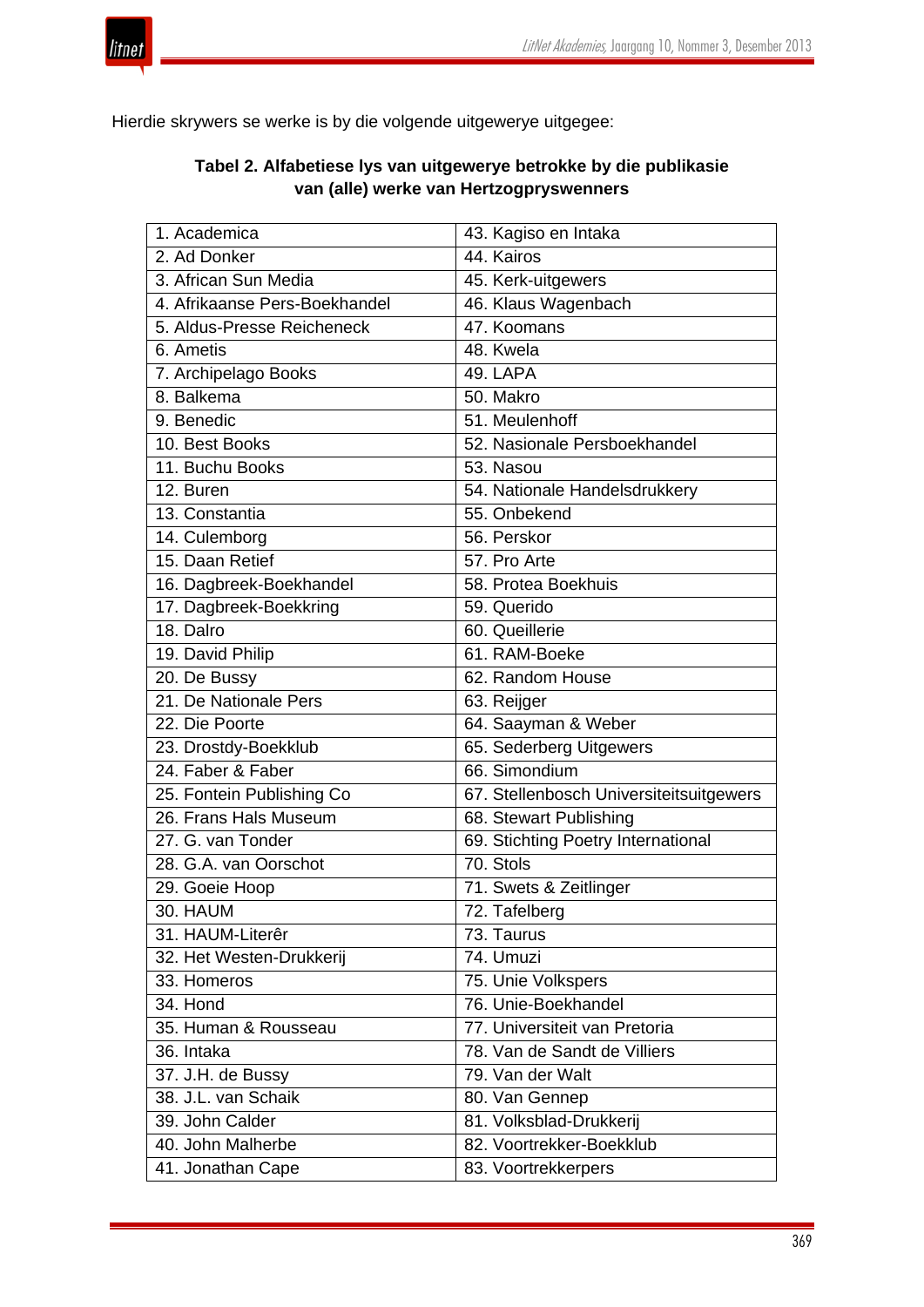

#### 42. Juta

Daar is altesaam 83 uitgewerye, 49 skrywers en 909 literêre werke betrokke by hierdie studie. Hierdie data is vervolgens deur Sentinel Visualizer verwerk nadat nodusse geskakel is, byvoorbeeld dat skrywer *x* se boek *y* by uitgewery *z* verskyn het. Hierdie nodusse (skrywers, uitgewerye en werke) en hul onderlinge skakels verteenwoordig die netwerk wat in hierdie artikel ondersoek word. Die resultaat van die sosiogrammatiese visualisering van die skakelings, soos hierna voorgestel, is onleesbaar, maar toon wel hoe verwikkeld hierdie netwerk is:



**Figuur 1. Die netwerk van Hertzogpryswenners en uitgewerye**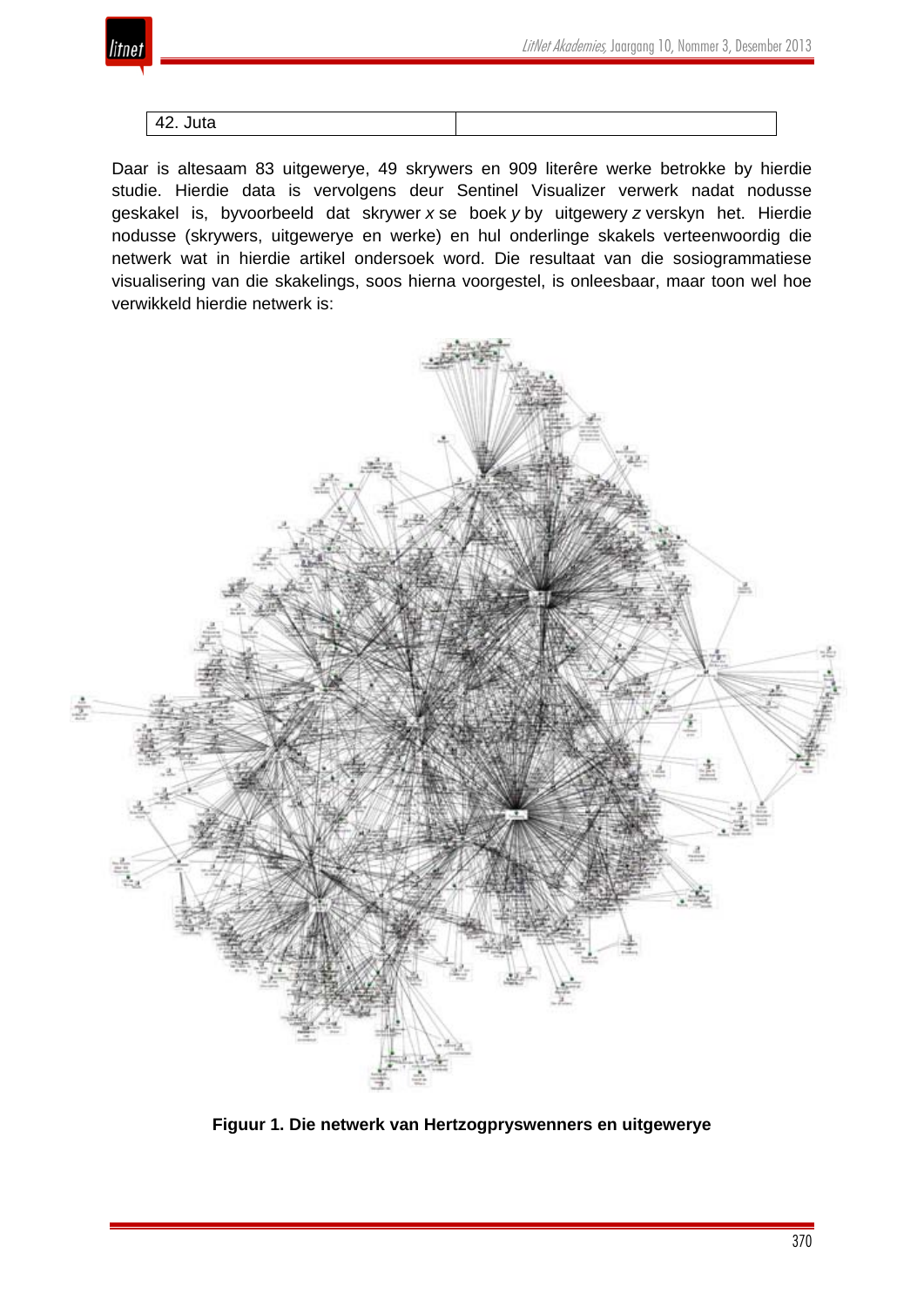

Let veral op die groeperings van nodusse. Groeperings kom voor waar meer skakels tussen 'n groep nodusse voorkom as tussen hulle en nodusse binne 'n ander groepering (Boccaletti, Latora, Moreno e.a. 2006:184–5). Bullmore en Sporns (2009:188) verduidelik: "Random networks have low average clustering whereas complex networks have high clustering." Dit is dus duidelik dat hierdie netwerk in hierdie opsig nie lukraak is nie, maar eerder kompleks. Laasgenoemde bron (Bullmore en Sporns 2009:187) verskaf ook die volgende omskrywing van komplekse netwerke:

[A] network with certain topological features, such as high clustering, smallworldness, the presence of high-degree nodes or hubs, assortativity, modularity or hierarchy, that are not typical of random graphs or regular lattices. Most reallife networks are complex by this definition [...].

Die netwerk wat in hierdie artikel ondersoek word, is wel 'n subnetwerk (dit verteenwoordig nie die hele Afrikaanse literêre netwerk nie), maar is steeds 'n komplekse netwerk.

Hierdie struktuur ondersteun Oltvai en Barabási (2002:763) se stelling dat "universal organizing principles apply to all networks, from the cell to the World Wide Web", aangesien komplekse netwerke áltyd so 'n struktuur van groepering vertoon – of dit 'n breinnetwerk (kyk Bullmore en Sporns 2009:193), metaboliese netwerk (Boccaletti e.a. 2006:261–6), kommunikasienetwerk (Haythornthwaite, Wellman en Mantei 1995) of ekosisteem (Boccaletti e.a. 2006:190) is wat ondersoek word. Die identifikasie van nodusse waaromheen sulke groeperings in so 'n komplekse netwerk ontstaan, het belangrike implikasies. Newman (2003:180) skryf: "Real networks are nonrandom in some revealing ways that suggest both possible mechanisms that could be guiding network formation, and possible ways in which we could exploit network structure to achieve certain aims." Vir die letterkunde beteken "exploit network structure" dat 'n skrywer wat eendag tot die kanon wil behoort, liefs by sekere uitgewers moet publiseer, terwyl "possible mechanisms that could be guiding network formation" 'n aanduiding kan wees van die literêre prestige wat aan sommige uitgewers gekoppel word, soos hier bo vermeld rakende die Nederlandse literêre sisteem.

Watter uitgewers hier ter sprake is, word in die volgende onderafdelings bespreek.

#### **4. Bevindings**

In die onderafdelings wat volg, word bogenoemde data in terme van graadsentraliteit, nabyheidsentraliteit, tussenliggingsentraliteit en spilwaarde bespreek, ten einde tot 'n beter insig te kom rakende die struktuur van hierdie subnetwerk.

#### *4.1 Graadsentraliteit*

*Graadsentraliteit* dui eenvoudig op die aantal skakels wat 'n nodus binne 'n netwerk het. Hoe groter die aantal skakels, hoe hoër is sy graadsentraliteit (Boccaletti e.a. 2006:177). Graadsentraliteit is 'n aanduider van 'n nodus se betrokkenheid of aktiwiteit binne 'n netwerk, maar nie noodwendig van sy invloed of populariteit nie (Prell 2012:97). Graadsentraliteit bereken alleenlik die aantal skakels wat 'n nodus in sy onmiddellike omgewing het, en neem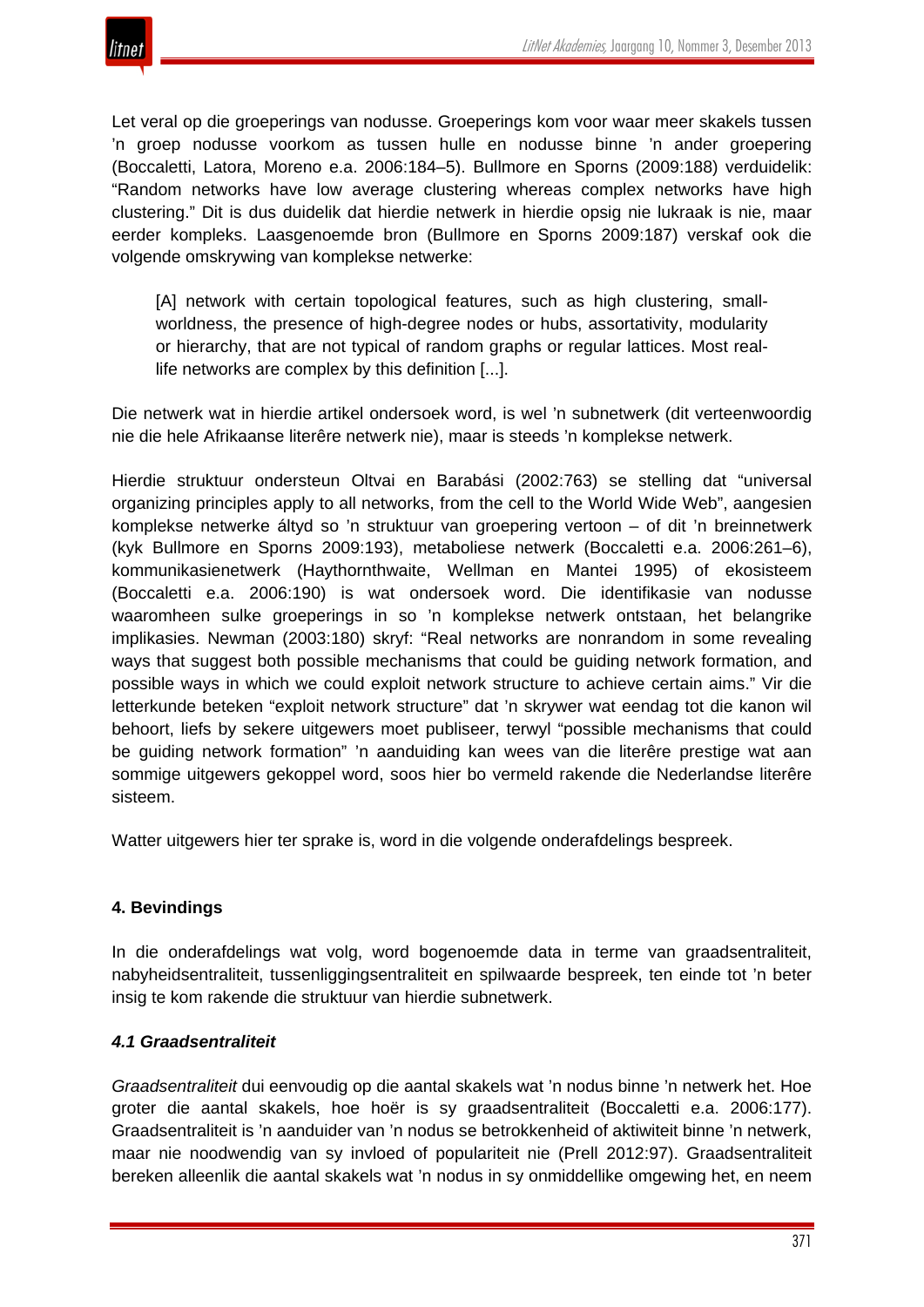

ook nie die res van die netwerk in ag nie, anders as die ander vorme van sentraliteit (soos verderaan aangetoon). In terme van graadsentraliteit is SNA egter bruikbaar vir die onderhawige bespreking: Dit dui aan watter uitgewers die aktiefste binne die netwerk is, en watter skrywers by die grootste verskeidenheid uitgewerye publiseer. Die tien uitgewerye met die hoogste mate van graadsentraliteit binne hierdie subnetwerk is die volgende:

- 1. Tafelberg
- 2. Human & Rousseau
- 3. J.L. van Schaik
- 4. Nasionale Boekhandel
- 5. Perskor
- 6. Afrikaanse Persboekhandel
- 7. Nasionale Pers
- 8. HAUM-Literêr
- 9. Taurus
- 10. Protea Boekhuis

Hieruit kan afgelei word dat Tafelberg oor die algemeen die aktiefste in die publisering van die werke van Hertzogpryswenners is, met Human & Rousseau op sy hakke, ensovoorts. Aangesien hierdie uitgewerye die aktiefste is in die publisering van Hertzogpryswenners se werke, kan veronderstel word dat hulle 'n besondere mate van literêre prestige het, en dat publikasie by een van hierdie uitgewerye 'n aanduiding is dat 'n skrywer 'n groter kans het om vir die Hertzogprys in aanmerking te kom.

Die volgende skrywers wat in Tabel 1 gelys is, se werke is deur Tafelberg uitgegee. Let daarop dat dit al die werke van alle Hertzogpryswenners insluit, nie alleen dié wat met die Hertzogprys bekroon is nie: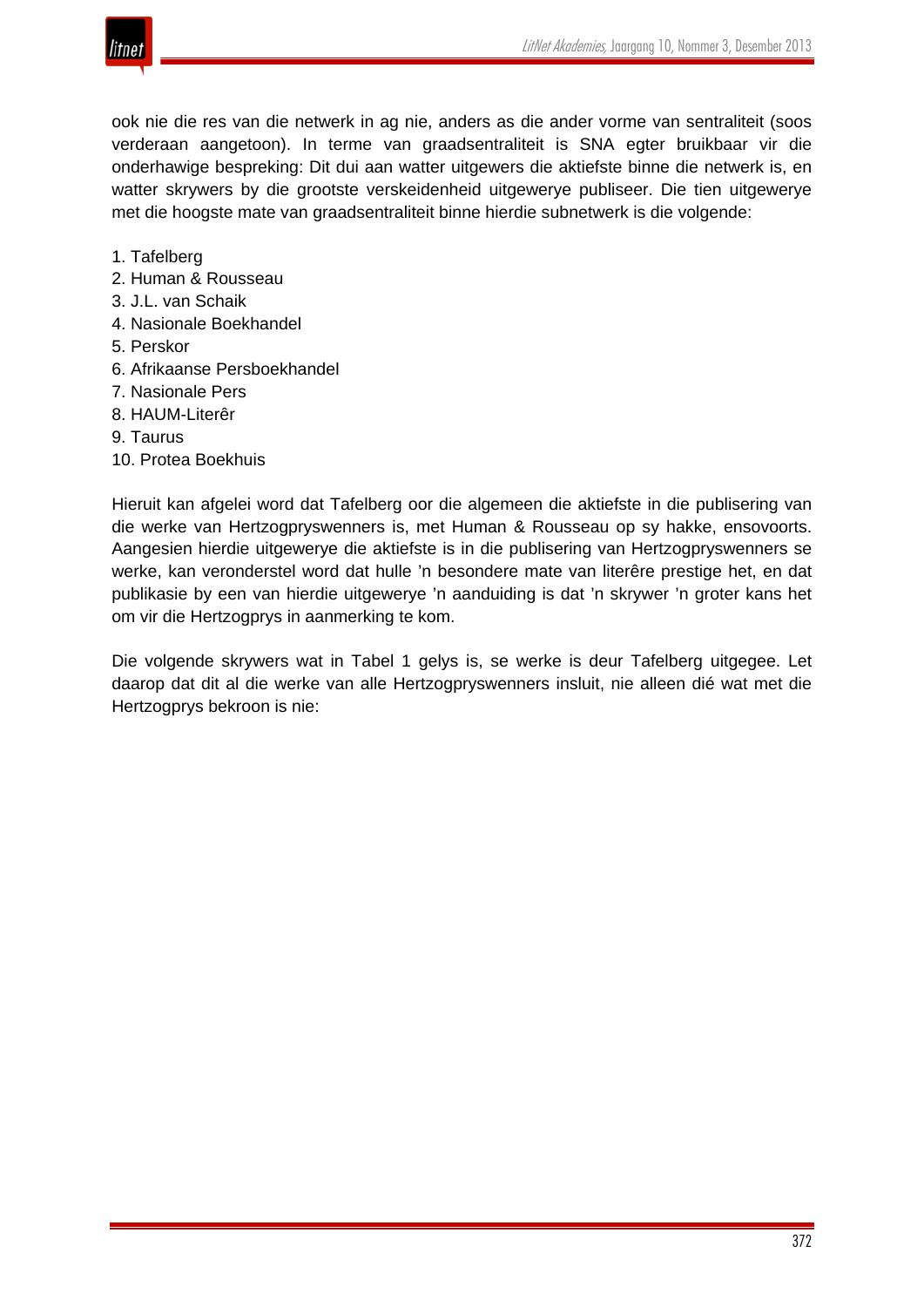



**Figuur 2. Hertzogpryswenners wat by Tafelberg gepubliseer het**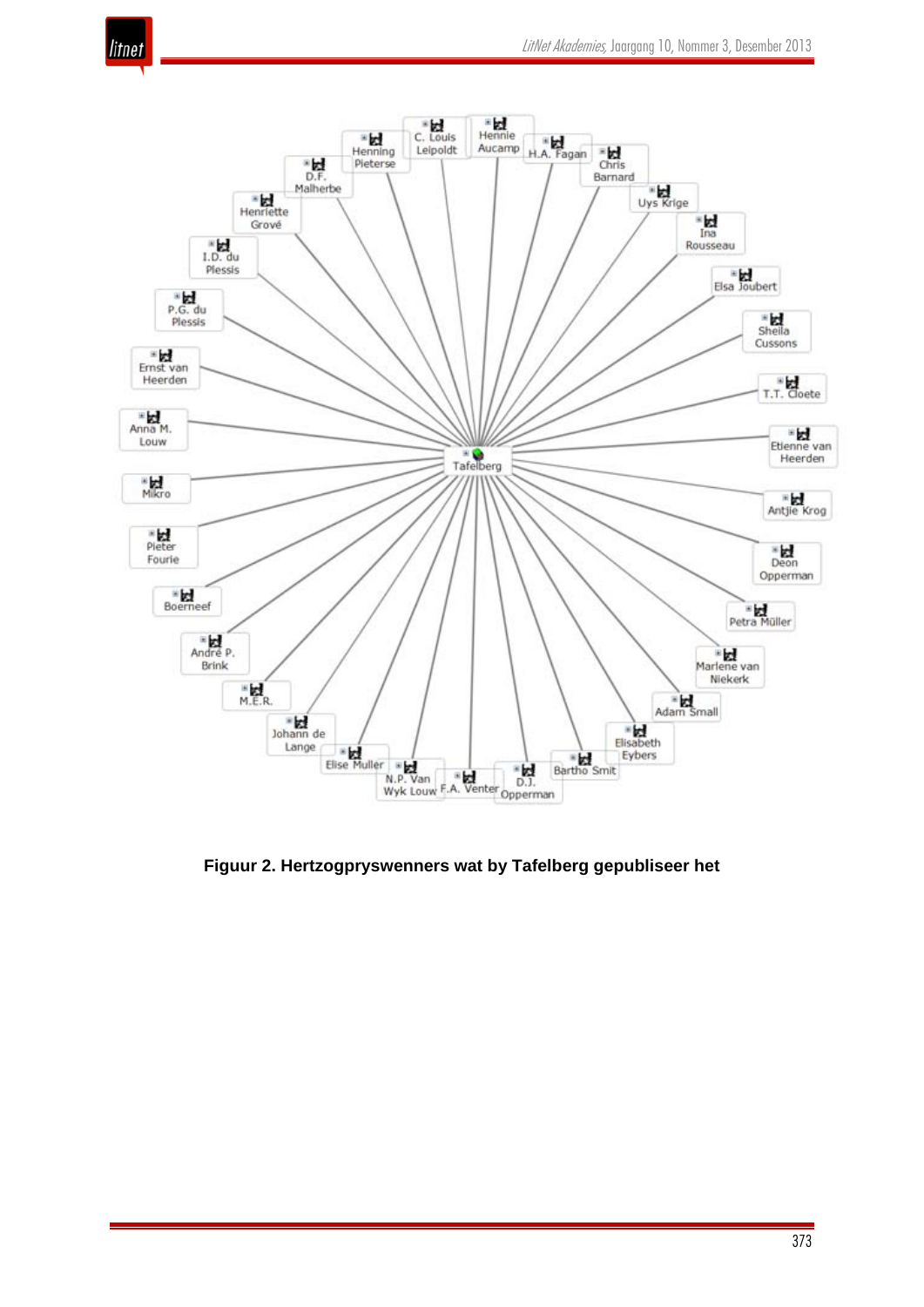



Human & Rousseau het die volgende Hertzogpryswenner-skrywers se werke uitgegee:

**Figuur 3. Hertzogpryswenners wat by Human & Rousseau gepubliseer het**

Die genoemde twee uitgewerye se profiele oorvleuel ten opsigte van die volgende skrywers – dit is dus die skrywers van wie werke deur albei die uitgewerye boaan die lys van aantal Hertzogpryswenner-publikasies uitgegee is.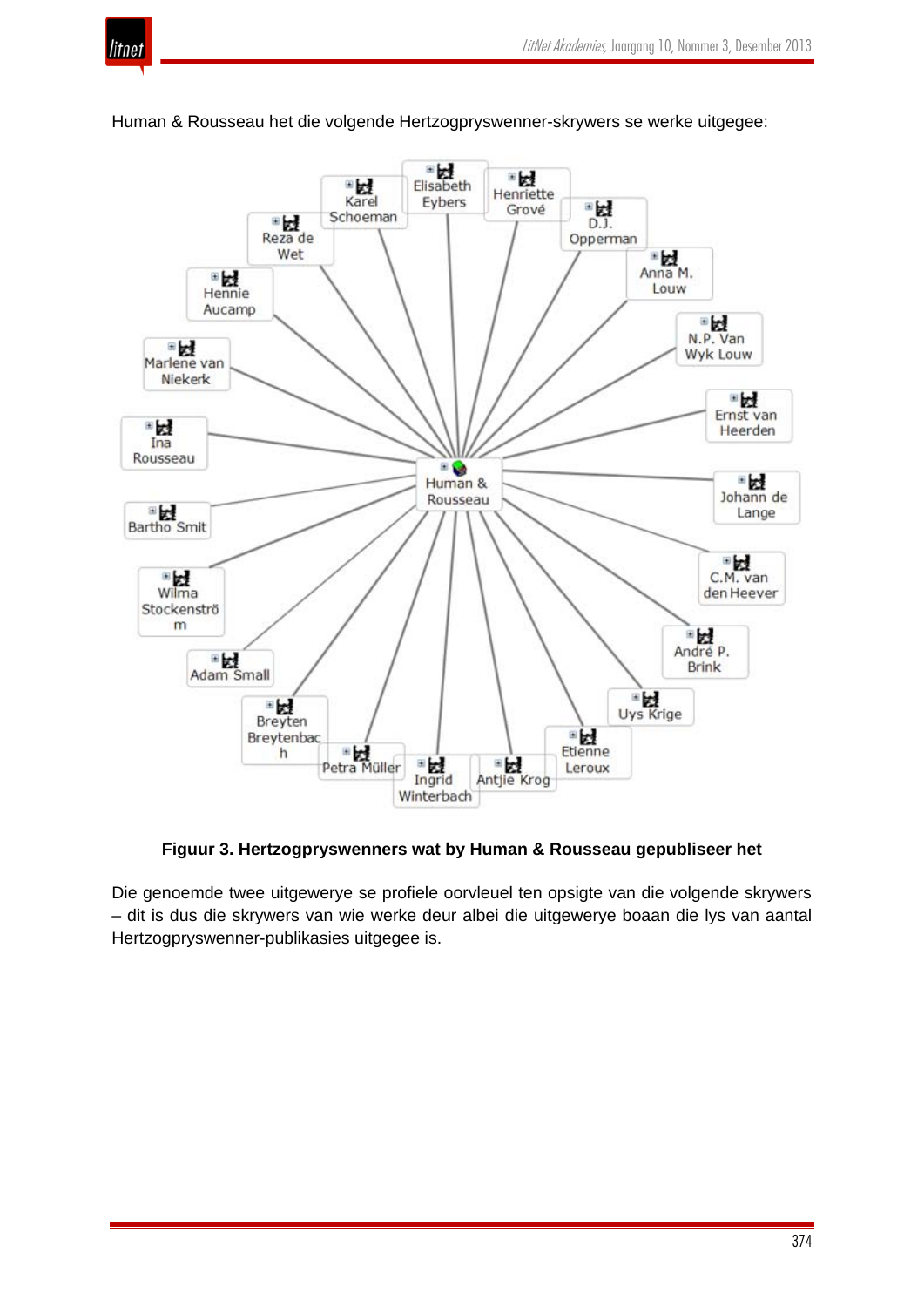



# **Figuur 4. Oorvleueling van skrywersprofiele by Tafelberg en Human & Rousseau**

Die Hertzogpryswenners met die hoogste mate van graadsentraliteit is:

- 1. Breyten Breytenbach
- 2. André P. Brink
- 3. H.A. Fagan
- 4. Elisabeth Eybers
- 5. Uys Krige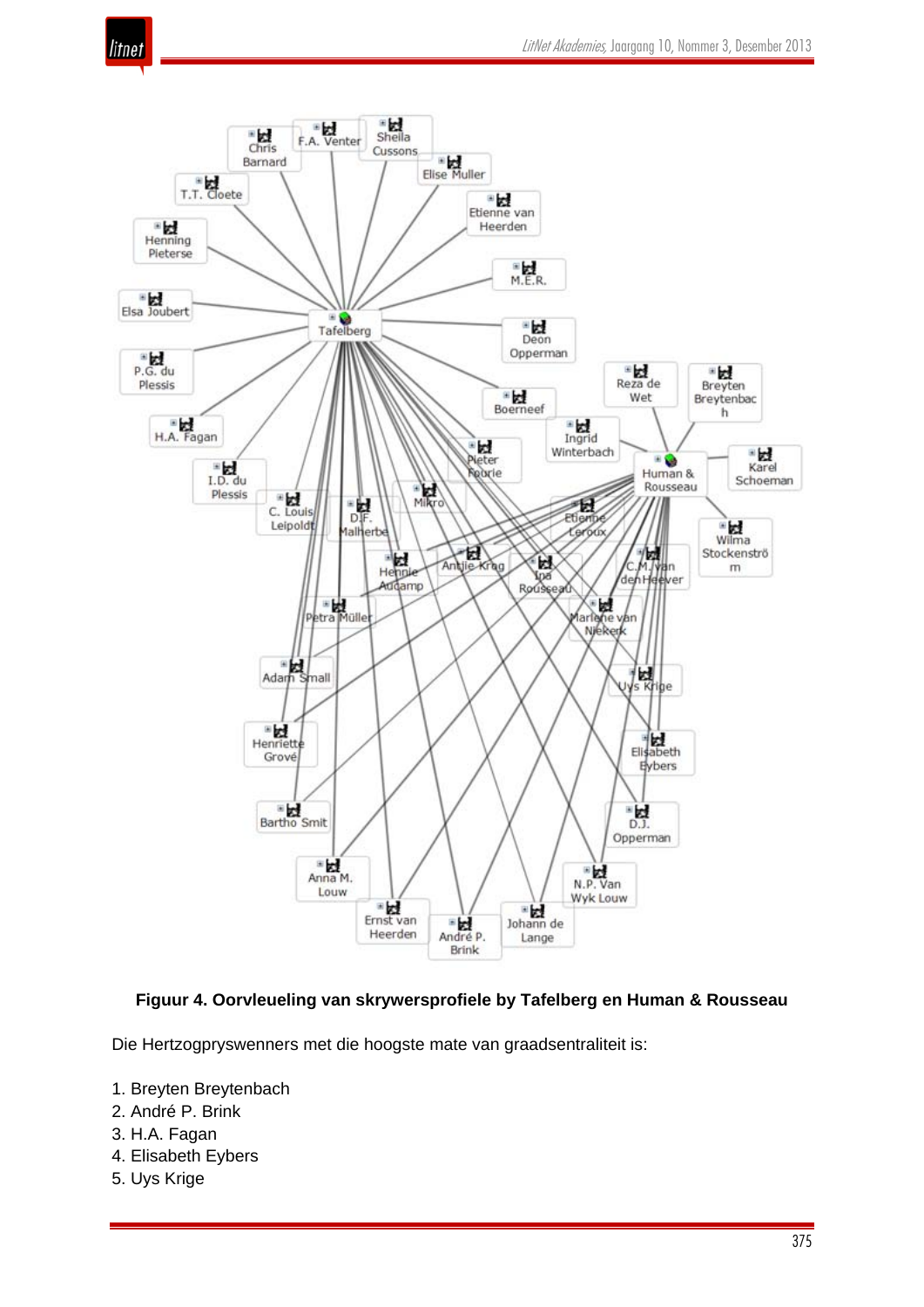

6. Hennie Aucamp 7. Mikro 8. N.P. Van Wyk Louw 9. Antjie Krog 10. C. Louis Leipoldt.

Die gelyste tien skrywers is dié wat die wydste gepubliseer het – by die meeste uitgewerye. Breyten Breytenbach het byvoorbeeld by die volgende uitgewerye gepubliseer (al sy werke ingereken, beide dié wat bekroon is met die Hertzogprys en al sy ander werke):



**Figuur 5. Breyten Breytenbach se uitgeweryprofiel**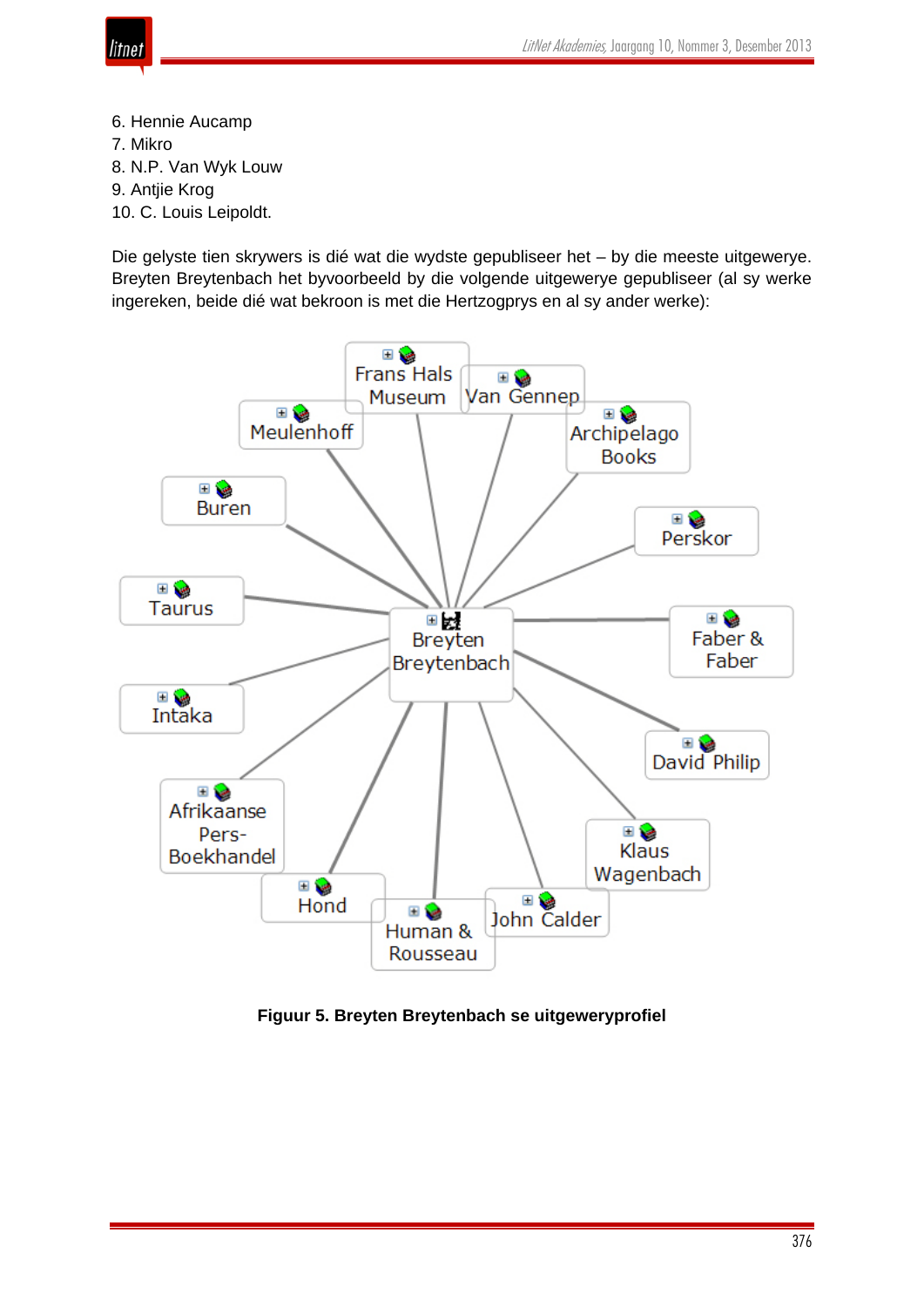



André P. Brink se werke is by die volgende uitgewerye gepubliseer:

**Figuur 6. André P. Brink se uitgeweryprofiel**

Hierdie twee skrywers se profiele oorvleuel ten opsigte van die volgende uitgewerye: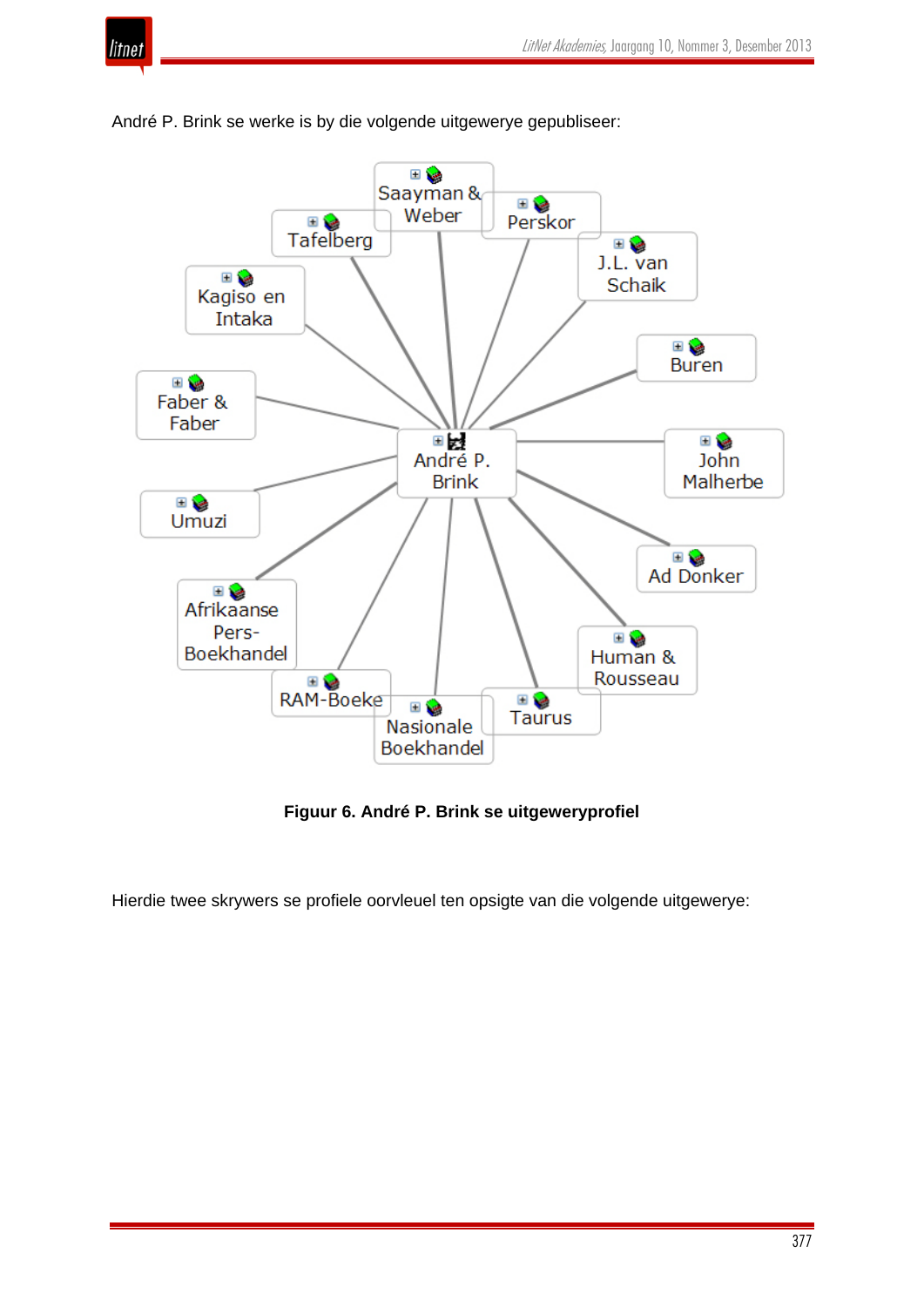

# **Figuur 7. Oorvleueling van Breyten Breytenbach en André P. Brink se uitgeweryprofiele**

Dit is dus duidelik dat alhoewel Tafelberg 'n belangrike rolspeler in terme van die uitgee van Hertzogpryswenners se werke oor die algemeen is, ander uitgewerye 'n groter rol speel in individuele skrywers se oeuvres. Volgens Figuur 7 sluit die twee skrywers met die grootste mate van graadsentraliteit se gemeenskaplike uitgewers ook byvoorbeeld Taurus, Buren en Faber & Faber in, alhoewel hierdie uitgewerye nie so 'n groot graadsentraliteit as Tafelberg of Human & Rousseau het in die subsisteem van die Hertzogprysuitgewers wat hier ondersoek word nie.

Die uitgewerye met die laagste graadsentraliteit is African Sun, Best Books, Buchu, Daan Retief, Fontein Publishing, Jonathan Cape, Juta, Kagiso, Kairos en Nasou. Dit beteken dat hierdie uitgewerye die minste van die Hertzogpryswenners se werke uitgegee het.

Die skrywers met die laagste graadsentraliteit in die Hertzogprys-subnetwerk is:

- 1. A.G. Visser
- 2. Henning Pieterse
- 3. Toon van den Heever
- 4. Deon Opperman
- 5. Totius
- 6. Sangiro
- 7. J.W.H. Grosskopf
- 8. Gerhard Beukes
- 9. Leon Maré
- 10. Ina Rousseau.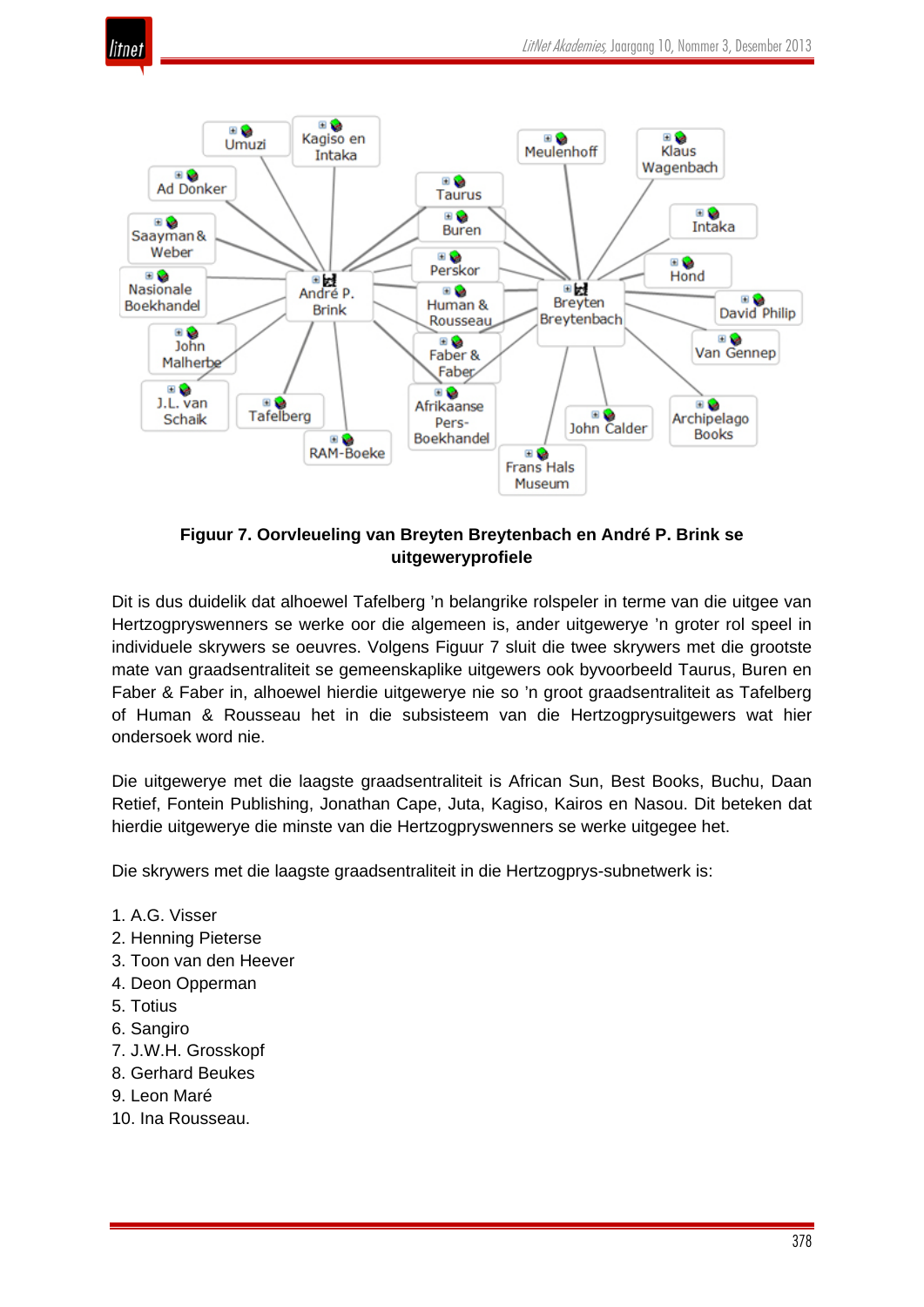

Dit beteken bloot dat hierdie skrywers die minste skakels het, beide as gevolg van 'n kleiner aantal publikasies en as gevolg van 'n kleiner aantal uitgewerye deur wie hulle werke gepubliseer is.

#### *4.2 Nabyheidsentraliteit*

Wellman (1983:173) skryf: "Ties link network members indirectly as well as directly; hence ties must be analyzed within the context of larger network structures." Terwyl graadsentraliteit slegs die nodus se onmiddellike omgewing in ag neem, neem die ander aanduiders van sentraliteit die onmiddellike omgewing *teen die agtergrond van die hele netwerk* in ag.

*Nabyheidsentraliteit* dui op 'n nodus se onafhanklikheid binne 'n netwerk (Prell 2012:107). So 'n nodus het vrye toegang tot 'n verskeidenheid kanale, sonder om afhanklik te wees van een spesifieke ander nodus. Die uitgewery van Hertzogpryswenners se werke met die grootste mate van nabyheidsentraliteit is Tafelberg, gevolg deur Human & Rousseau, Nasionale Boekhandel, Afrikaanse Pers-boekhandel, Perskor en Taurus.

Die Hertzogpryswenners met die grootste mate van nabyheidsentraliteit is:

- 1. André P. Brink
- 2. Elisabeth Eybers
- 3. N.P. Van Wyk Louw
- 4. Uys Krige
- 5. H.A. Fagan
- 6. Henriëtte Grové
- 7. Ernst van Heerden
- 8. Mikro
- 9. C. Louis Leipoldt
- 10. Pieter Fourie.

Hierdie skrywers is dus die minste afhanklik is van 'n enkele uitgewery; hulle geniet die grootste mate van publikasievryheid in die netwerk.

#### *4.3 Tussenliggingsentraliteit*

Tussenliggingsentraliteit-analise meet die mate waarin 'n nodus 'n skakel tussen ander nodusse is wat nie andersins verbind sou wees nie (Prell 2012:104). Indien 'n nodus so 'n posisie beklee, het hy beheer oor die inligting wat tussen die ander nodusse beweeg, wat hom uiteraard 'n kragtige rolspeler binne 'n netwerk maak. Haythomthwaite (1996:335) skryf byvoorbeeld in hierdie verband: "By facilitating, controlling, or inhibiting the flow of information from one site to another in the network, central actors can maintain, create, or prevent the creation of information pathways." (Kyk ook Petraeus 2006:B–44 en Boccaletti e.a. 2006:183.)

Afgesien van beheer oor inligting wat binne die netwerk beweeg, verteenwoordig 'n tussenliggende nodus natuurlik ook 'n kwesbaarheid, aangesien die verlies aan so 'n nodus die verbrokkeling van skakels beteken (FMS Advanced Systems Group 2012:104).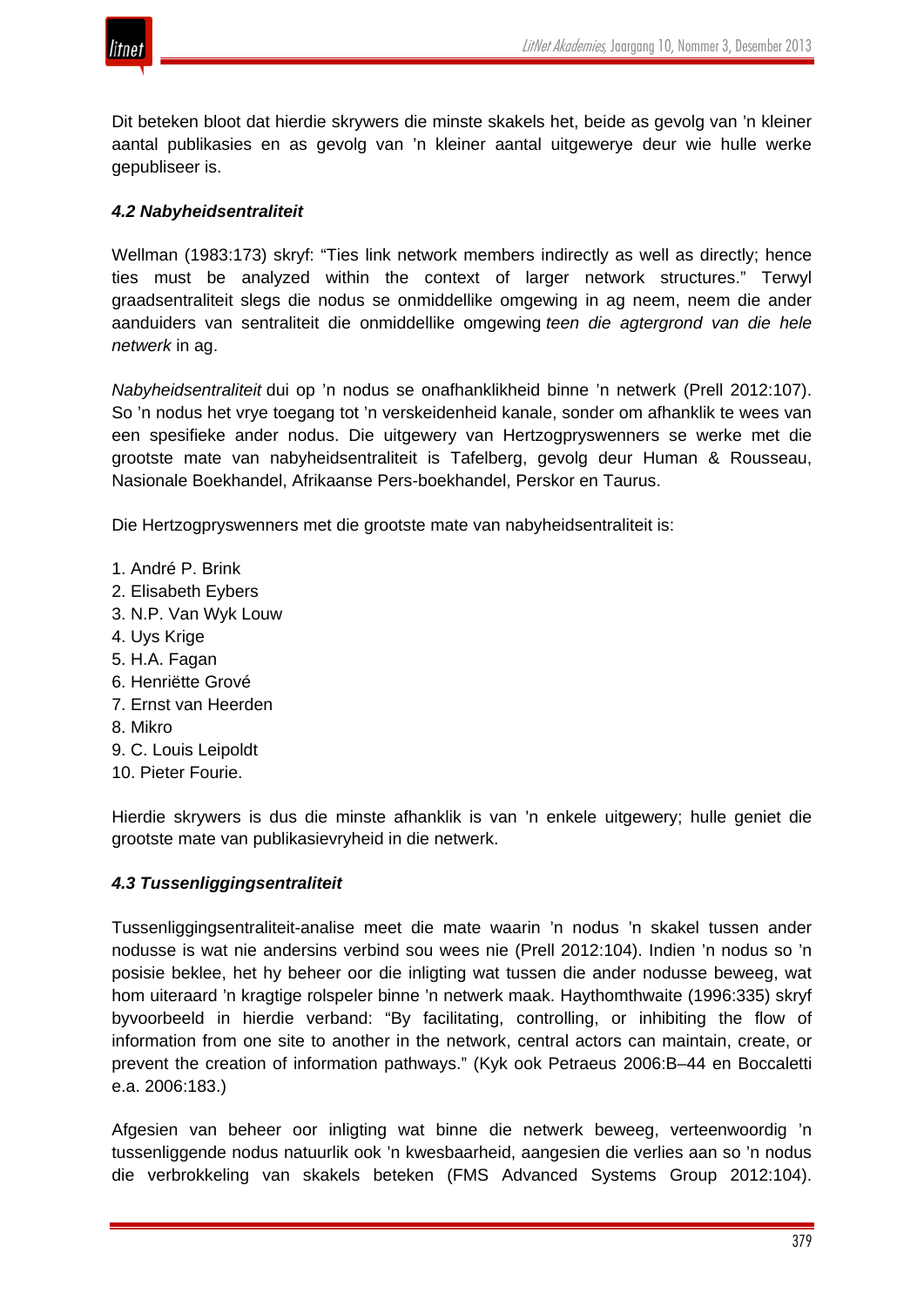

Navorsing het getoon dat tussenliggingsentraliteit die "belangrikste" nodusse (kyk Prell 2012:107 en Boccaletti e.a. 2006:183) binne 'n netwerk is – die leiers en mees invloedryke nodusse in die netwerk.

Die uitgewerye met die grootste mate van tussenliggingsentraliteit is:

- 1. Tafelberg
- 2. Human & Rousseau
- 3. Afrikaanse Pers-boekhandel
- 4. J.L. van Schaik
- 5. Nasionale Boekhandel
- 6. Perskor
- 7. Nasionale Pers
- 8. HAUM-Literêr
- 9. HAUM
- 10. Dalro.

Dit beteken dat die verlies aan een van hierdie uitgewerye die betreklik grootste knou vir die Afrikaanse literêre netwerk wat rondom die Hertzogpryswenners sentreer, sou inhou; hierdie uitgewerye is/was die sleutel tot die publikasie van die Hertzogpryswenners se werke.

In die volgende sosiogram word nodusse met 'n groter mate van tussenliggingsentraliteit (hoofsaaklik Tafelberg, Human & Rousseau en Nasionale Pers-Boekhandel) deur donkerder kleure uitgesonder: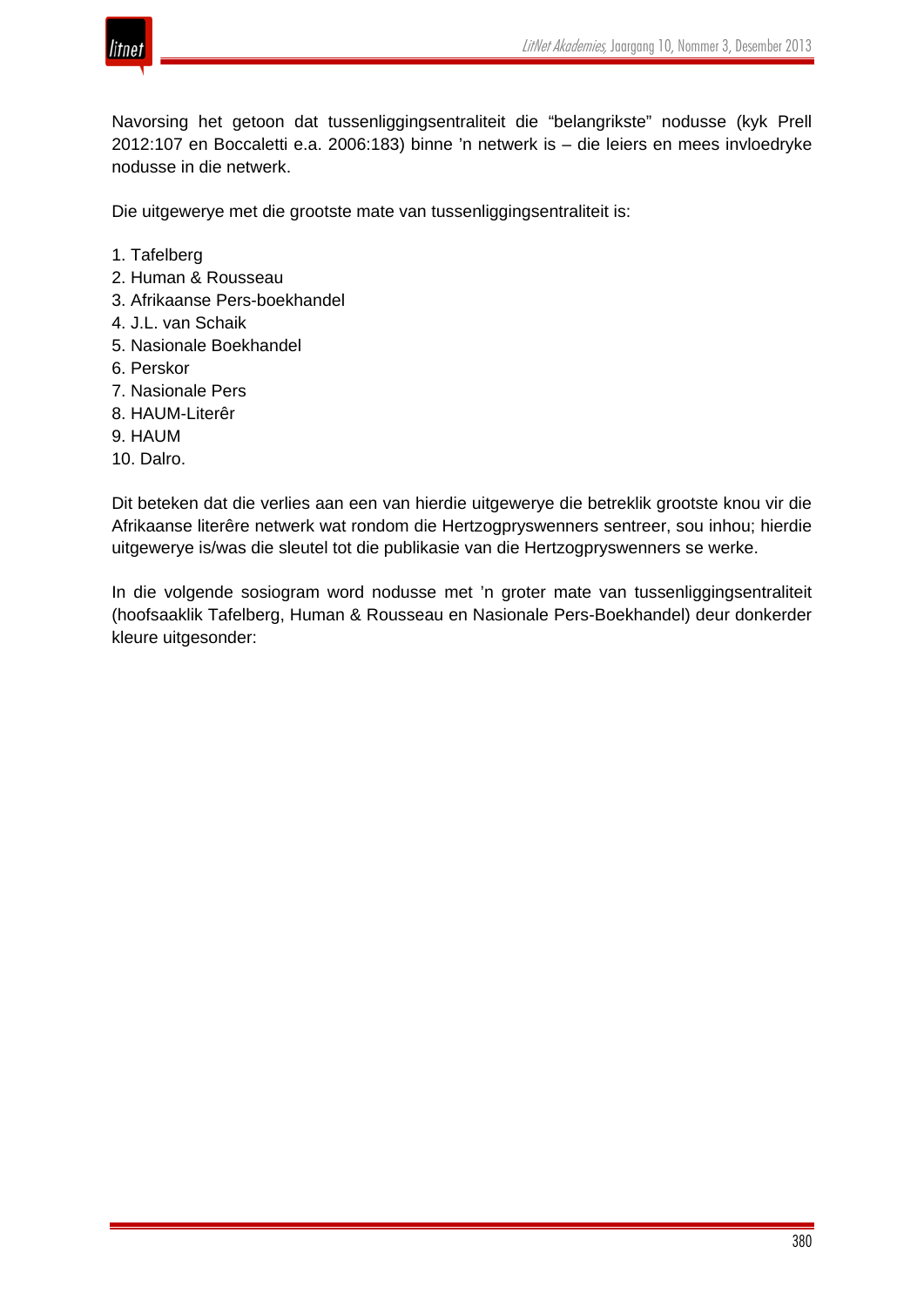



**Figuur 8. Tussenliggingsentraliteit in die netwerk van Hertzogpryswenners**

Ek is van egter van mening dat die interpretasie van tussenliggingsentraliteit as aanduider van die "belangrikste" nodusse binne die netwerk versigtig hanteer moet word wanneer kulturele netwerke ter sprake is. 'n Enkele skrywer kan byvoorbeeld met 'n enkele werk – ongeag waar dit uitgegee is – 'n beduidende impak op die literêre netwerk hê. Die literêre netwerk laat enkele nodusse toe om 'n groter rol te speel as wat hulle posisie binne die struktuur aandui; dus is tussenliggingsentraliteit eerder 'n aanduider van *waarskynlike belang* as van *verwesenlikte belang*.

# *4.4 Spilwaarde*

Andrew Haldane, die uitvoerende direkteur van finansiële stabiliteit by die Bank of England, meen "a targeted attack on a hub risks bringing the heart of the system to a standstill" (2009:11); dít strook met Bullmore en Sporns (2009:195) se waarneming van die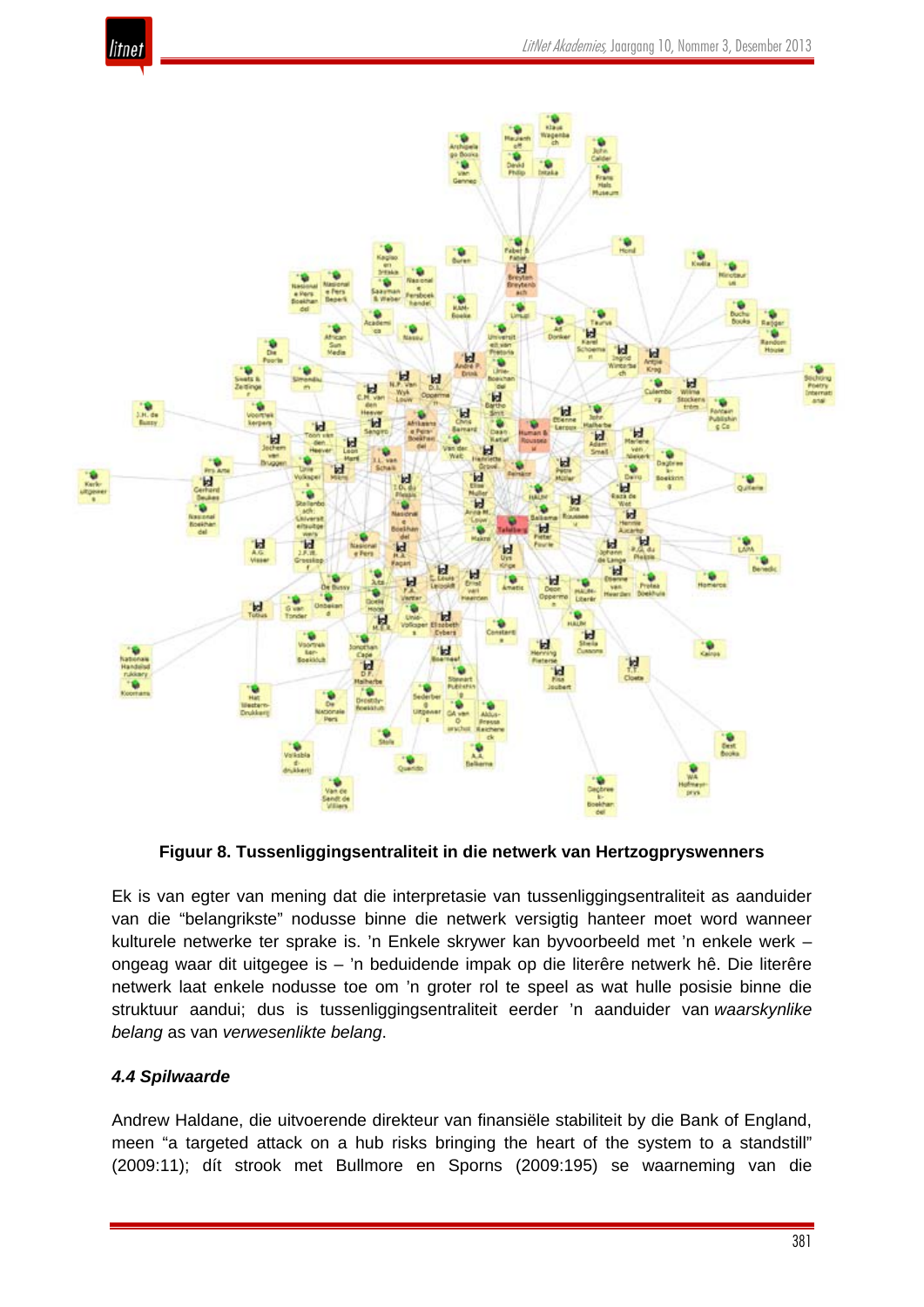vernietigende impak wat die verlies aan spilnodusse in die brein het. Die identifisering van spilpunte is dus 'n belangrike aspek van die ontleding van komplekse netwerke, maar aangesien komplekse netwerke aanpasbaar is, beteken die verlies van 'n enkele nodus nie noodwéndig dat die netwerk tot niet sal gaan nie, aangesien ander nodusse daardie nodus se rol mag oorneem. Dit mag egter wel gebeur dat die verlies aan 'n spilnodus 'n ineenstorting veroorsaak, soos byvoorbeeld gevind word in elektrisiteitsnetwerke. Soos Boccaletti e.a. (2006:220) verduidelik:

Avalanche of breakdowns over the network is a serious threat when node and links are sensitive to overloading. In a power transmission grid, for instance, each node (power station) deals with a load of power. The removal of nodes, either by random breakdown or intentional attacks, changes the balance of flows and leads to a global redistribution of loads over all the network that can be, in some cases, not tolerated and might trigger a cascade of overload failures.

De Wet (1994:67) toon aan dat die spilfiguur in die literêre sisteem gekenmerk word daardeur dat hy "besonder aktief in die literêre sisteem is, dat sy aktiwiteit produkte lewer wat hoog aangeslaan word en gekanoniseer word, en dat hy aktiwiteit/gebeure rondom hom konsentreer". In die netwerk wat hier bestudeer word, word die spilposisie deur Tafelberg ingeneem (aangedui met die rooi blokkie):



**Figuur 9. Tafelberg: Die spil in die netwerk van Hertzogpryswenners**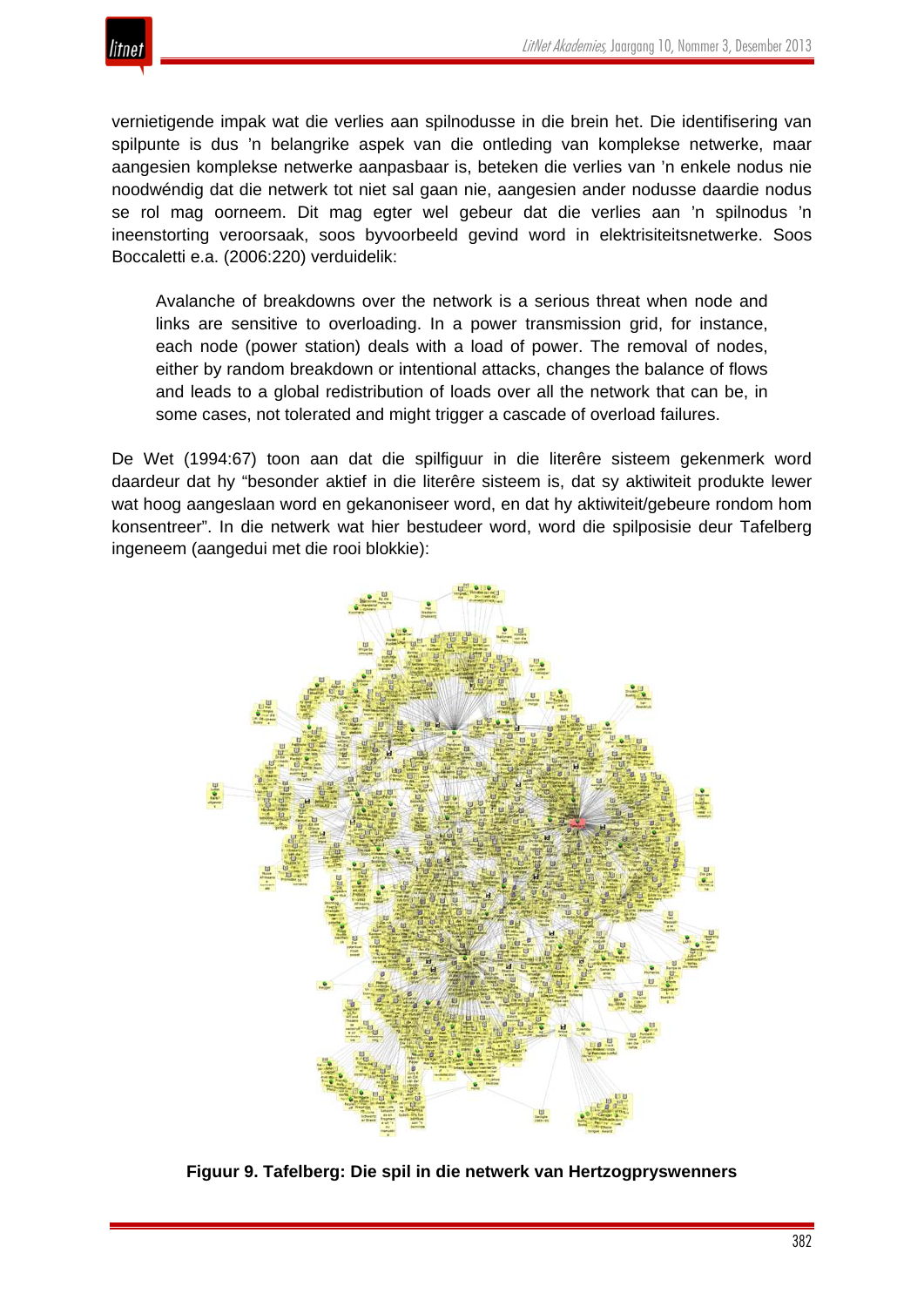

Dit is ook duidelik wáárom Tafelberg hierdie bevoorregte posisie beklee: 'n sterk groepering bestaan rondom Tafelberg, soos uit die sosiogram blyk.

Hierdie spilpuntposisie is waarna Bullmore en Sporns (2009:188) verwys as 'n plaaslike spil (*provincial hub*) eerder as 'n skakelspil (*connector hub*). Die gelokaliseerde spil vorm sleutelskakels met nodusse in hul onmiddellike groepering, terwyl skakelspille verskillende groeperings verbind. Die verlies van 'n gelokaliseerde spil is natuurlik nie ewe katastrofies vir 'n netwerk as die verlies van 'n skakelspil nie, maar beïnvloed nietemin die funksionering van die netwerk ingrypend.

Haldane (2009:11) skryf hieroor:

Long periods of apparent robustness, where peripheral nodes are subject to random shocks, should offer little comfort or assurance of network health. It is only when the hub – a large or connected financial institution – is subject to stress that network dynamics will be properly unearthed.

'n Aanduiding dat die Afrikaanse literêre netwerk gesond is, is derhalwe die feit dat die sisteemskokke wat in die 1990's beleef is, soos beskryf deur Galloway (2002), Venter (2006:95–388) en Struik (2008), nóg die einde van die uitgewery met die hoogste tussenliggingsentraliteit, graadsentraliteit en spilwaarde veroorsaak het, nóg dat die veranderende mark 'n ineenstorting van die netwerk veroorsaak het – alhoewel 'n aantal uitgewerye, soos Perskor, (Kagiso-) HAUM, Taurus, Hond en Readers' Digest, tot niet gegaan het.

#### **5. Ten slotte**

Verboord, Janssen en Van Rees (2006:290) voer die volgende aan:

Op langere termijn behelst het product van een uitgeverij, haar fonds, behalve economische ook symbolische waarde, die afstraalt op nieuwkomers. Het uitgevershuis mag prestigieus heten, omdat het gerenommeerde auteurs in zijn fonds telt. Wordt het manuscript van een onbekende debutant uitgegeven door een dergelijk toonaangevend huis, dan straalt dat aanzien af op deze debutant.

Hierdie artikel het met enkele voorbeelde aangetoon hoe die uitgeweryprofiele van Hertzogpryswenners verskil. Sommige skrywers, soos André P. Brink en Breyten Breytenbach, publiseer by 'n groot aantal uitgewerye en beskik daarom oor 'n hoë mate van graadsentraliteit, terwyl ander, soos byvoorbeeld Deon Opperman, by 'n klein aantal uitgewerye hou.

Met betrekking tot graadsentraliteit is ook ondersoek ingestel na die publikasielyste van uitgewerye, en daar is gevind dat Tafelberg en Human & Rousseau die grootste getal Hertzogpryswenners se werke publiseer, terwyl African Sun en ander 'n lae graadsentraliteit het. Uitgewerye wat veral aktief betrokke by die publikasie van Hertzogpryswenners se werke is/was, is Tafelberg en Human & Rousseau.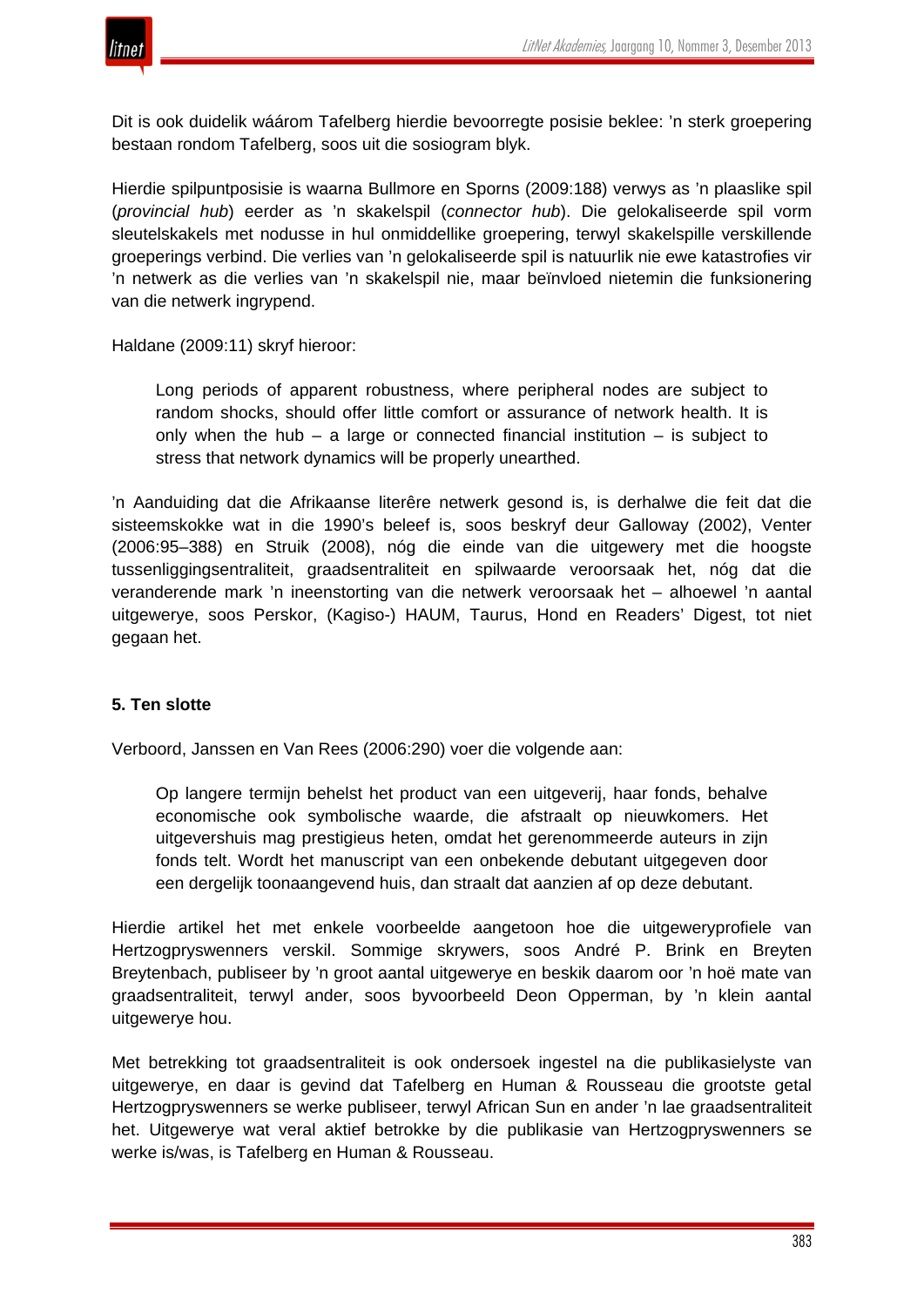

In terme van tussenliggingsentraliteit en spilwaarde oorheers Tafelberg weer eens die onderhawige netwerk, wat beteken dat hierdie uitgewery 'n sleutelnodus in die netwerk rondom die Hertzogpryswenners is. Tafelberg is hiervolgens die uitgewery wat vermoedelik oor die meeste literêre prestige beskik, aangesien dit die dominante uitgewery met betrekking tot een van die mees prestigeryke Afrikaanse literêre pryse, naamlik die Hertzogprys, is.

Hierdie studie het egter slegs 'n deel van die Afrikaanse literêre netwerk onder die loep geneem, en bostaande gevolgtrekkings kan dus nie veralgemeen word na die hele netwerk nie (met ander woorde: Tafelberg is die aktiefste uitgewery in die publikasie van Hertzogpryswenners se werke, maar nie noodwendig die aktiefste uitgewery binne die volledige Afrikaanse literêre netwerk nie). In toekomstige navorsing sal ek meer skrywers in ag neem; en dit is ook belangrik om literatuurgeskiedenisse, resensies en akademiese studies te betrek ten einde 'n ontleding van die volledige Afrikaanse literêre netwerk te verskaf.

In hierdie artikel is die bevinding verder dat die onderhawige literêre subnetwerk dieselfde groeperingstruktuur as dié van komplekse netwerke in ander dissiplines vertoon, wat die toepaslikheid van die teorie van komplekse netwerke deur middel van deduksie verder illustreer. Dit is wel die geval dat "universal organizing principles apply to all networks, from the cell to the World Wide Web" (Oltvai en Barabási 2002:763) – die literêre subnetwerk kan tot hierdie lys gevoeg word.

#### **Bibliografie**

Amaral, L.A.N. en J.M. Ottino. 2004. Complex networks. Augmenting the framework for the study of complex systems. *European Physical Journal*, 38:147–62.

Anheier, H.K. en J. Gerhards. 1991. The acknowledgment of literary influence: A structural analysis of a German literary network. *Sociological Forum*, 6(1):137–56.

Anheier, H.K., J. Gerhards en F.P. Romo. 1995. Forms of capital and social structure of fields: Examining Bourdieu's social topography. *American Journal of Sociology*, 100:859–903.

Boccaletti, S., V. Latora, Y. Moreno, M. Chavez en D.-U. Hwanga. 2006. Complex networks: Structure and dynamics. *Physics Reports*, 424:175–308.

Bullmore, E. en O. Sporns. 2009. Complex brain networks: Graph theoretical analysis of structural and functional systems. *Nature*, 10:186–98.

Butts, C.T. 2009. Revisiting the foundations of network analysis. *Science*, 325:414–6.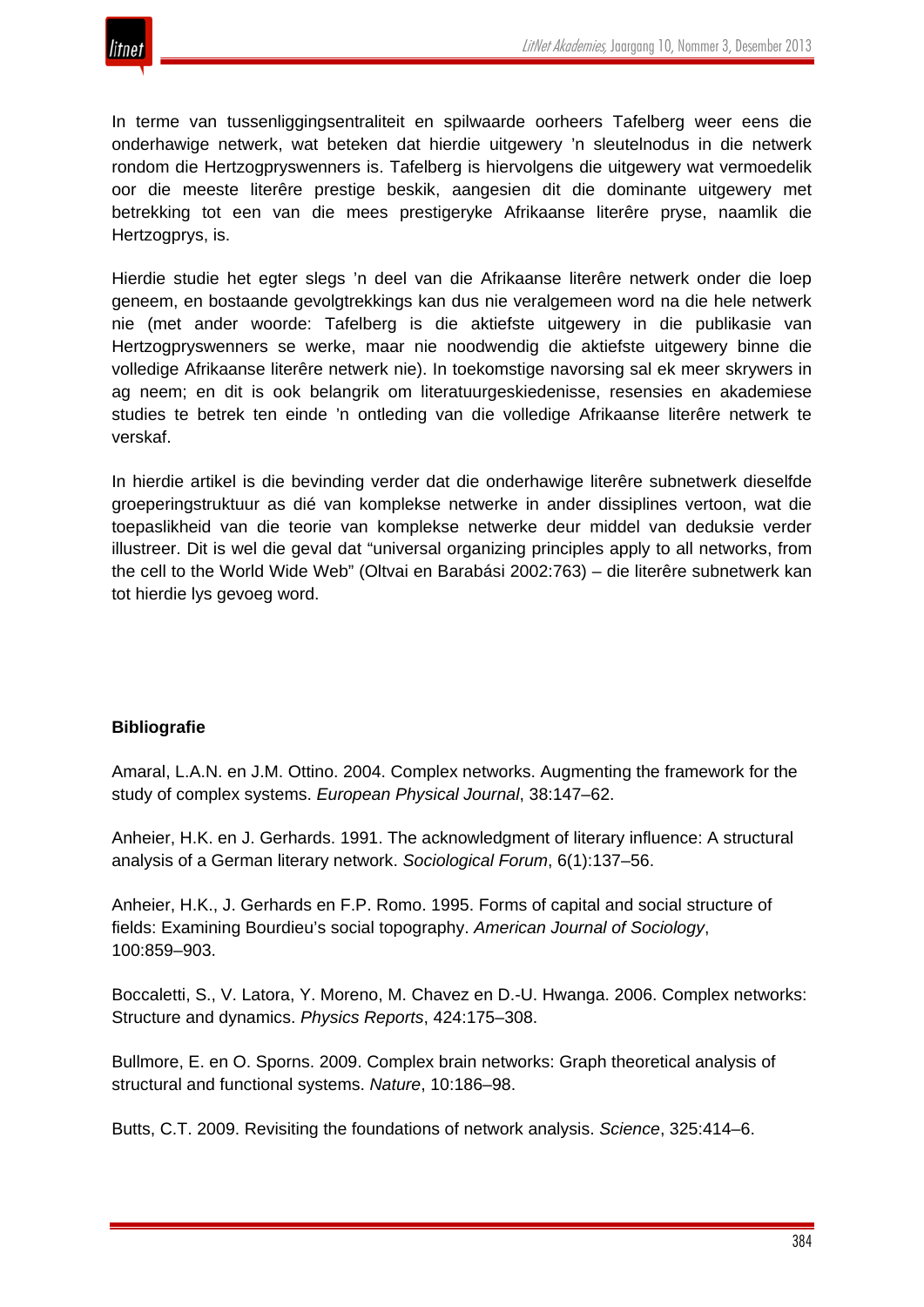



Carstens, B.J.C. 2009. Hertzogprystoekennings vir drama: 1915–1971. PhD-proefskrif, Universiteit van Pretoria.

Codde, P. 2003. Polysystem theory revisited: A new comparative introduction. *Poetics Today*, 1:91–126.

De Nooy, W. 1991. Social networks and classification in literature. *Poetics*, 20:507–37.

—. 2003. Fields and networks: Correspondence analysis and social network analysis in the framework of field theory. *Poetics*, 31:305–27.

De Wet, K. 1994. *Eiendoms Onbeperk*: Die onvoltooide groot gesprek met D.J. Opperman in die Afrikaanse poësie. PhD-proefskrif, Universiteit van Bophuthatswana.

Dorleijn, G.J. en K. van Rees (reds.). 2006. *De produktie van literatuur. Het literaire veld in Nederland 1800–2000*. Nijmegen: Vantilt.

Even-Zohar, I. 1990. Polysystem studies. *Poetics Today*, 11(1):1–94.

FMS Advanced Systems Group. 2012. Sentinel Visualizer 5.0: The new standard for data visualization and analysis. FMS Advanced Systems Group.

Galloway, F. 2002. Statistical trends in South African book publishing during the 1990s. *Alternation*, 9(2):204–25.

Haldane, A.G. 2009. Rethinking the financial network. Aanbieding by die Financial Student Association.

Haythomthwaite, C. 1996. Social Network Analysis: An approach and technique for the study of information exchange. *LISR*, 18:323–42.

Haythornthwaite, C., B. Wellman en M. Mantei. 1995. Work relationships and media use: A Social Network Analysis. *Group Decision and Negotiation*, 4:193–211.

Herrnstein-Smith, B. 1984. Contingencies of value. In Von Halberg (red.) 1984.

Ibsch, E. (red.).1991. *Empirical studies of literature.* Amsterdam: Rodopi.

Kapp, P. 2006. Verdeelde vennote: N.P. van Wyk Louw en die Akademie. *Tydskrif vir Geesteswetenskappe*, 46(3):316–27.

—. 2009. *Draer van 'n droom. Die geskiedenis van die Suid-Afrikaanse Akademie vir Wetenskap en Kuns*. Hermanus: Hemel & See Boeke.

Lawson, E., T. Ferris, D. Cropley en S. Cook. 2006. *Development of a foundation for military network science*. University of South Australia: Systems Engineering and Evaluation Centre (SEEC).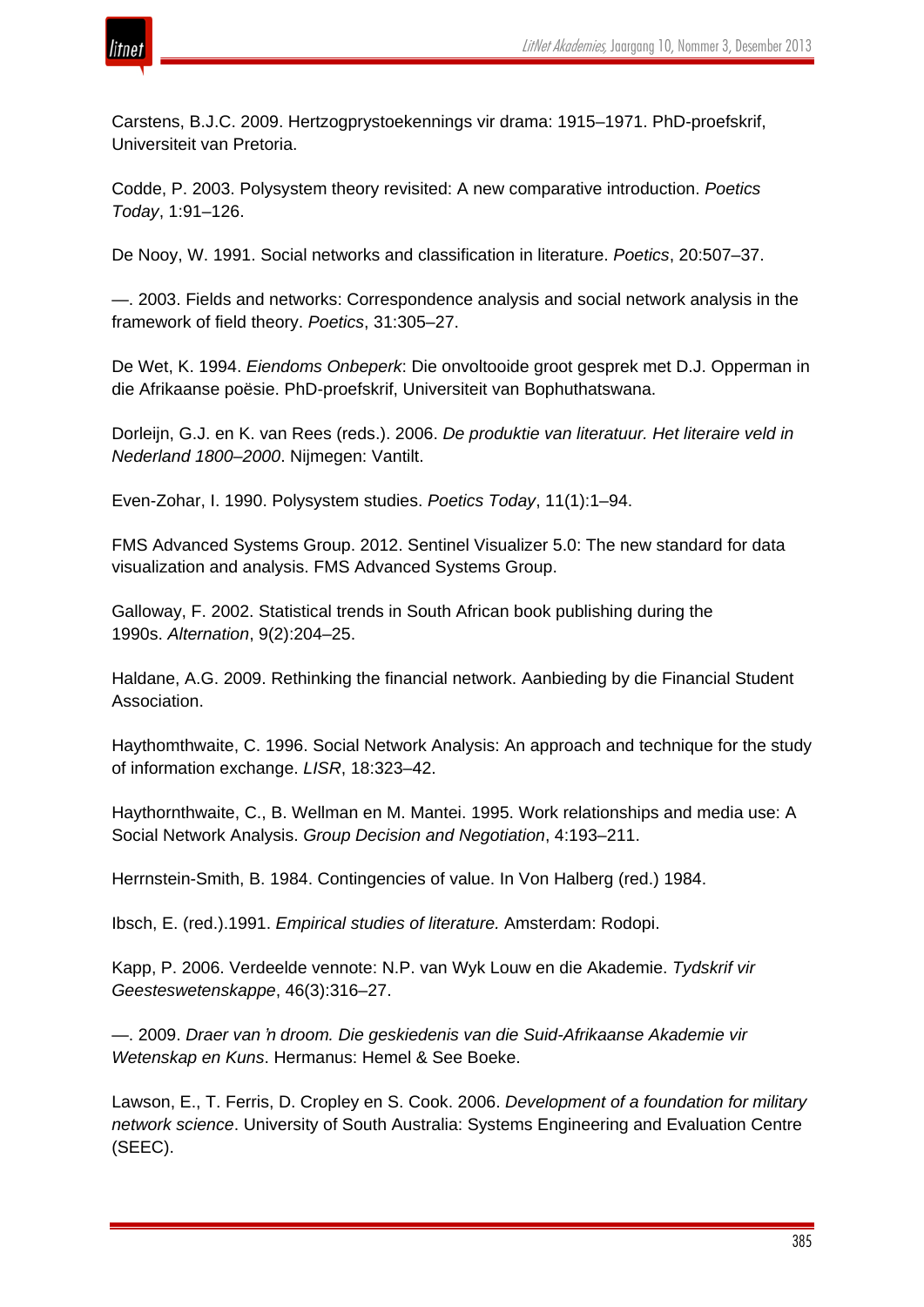

Limburg, K.E., R.V. O'neill, R. Costanza en S. Farber. 2002. Complex systems and valuation. *Ecological Economics*, 41:409–20.

Luke, D.A. en K.A. Stamatakis. 2012. Systems science methods in public health: Dynamics, networks, and agents. *Annual Review of Public Health*, 33:357–76.

Newman, M.E.J. 2003. The structure and function of complex networks. *SIAM Review*, 45(2):167–256.

Nienaber, P.J. 1965. *Die Hertzogprys vyftig jaar. 'n Feesbundel*. Kaapstad: Nasionale Boekhandel.

Oltvai, Z.N. en A. Barabási. 2002. Life's complexity pyramid. *Science*, 298:763–4.

Ottino, J.M. 2005. New tools, new outlooks, new opportunities. *AIChE Journal*, 51(7):1840– 5.

Petraeus, D. 2006. The U.S. Army / Marine Corps Counterinsurgency Field Manual. Washington: Department of the Army and Department of the Navy.

Prell, C. 2012. *Social Network Analysis. History, theory and methodology*. Londen: Sage.

SAAWK (SA Akademie vir Wetenskap en Kuns). 2011. Akademiepryse 2011. http://akademie.org.za/tuisblad/index.php?option=com\_content&task=view&id=105&Itemid= 152 (21 Januarie 2013 geraadpleeg).

Senekal, B.A. 2012. Die Afrikaanse literêre sisteem: 'n Eksperimentele benadering met behulp van Sosiale-netwerk-analise (SNA). *LitNet Akademies,* 9(3):614–38. http://litnet.co.za/assets/pdf/Senekal\_9\_3\_GW9.pdf.

Shavit, Z. 1991. Canonicity and literary institutions. In Ibsch (red.) 1991.

Sheard, S.A. en A. Mostashari. 2009. Principles of complex systems for systems engineering. *Systems Engineering*, 12(4):295–391.

Smuts, J.P. 2005. Die Akademie se letterkundepryse. *Tydskrif vir Geesteswetenskappe*, 45(1):1–14.

Staber, U. 2008. Network evolution in cultural industries. *Industry and Innovation*, 15(5):569– 78.

Struik, W. 2008. Rampspoed en heropbou van die Afrikaanse boekebedryf: 'n Empiriese ontleding van die verkope van Afrikaanse boeke in die periode 2004–2007. *Stilet*, 20(2):218– 55.

Van Coller, H.P. 2004. Is Leroux 'n vergete skrywer? *Stilet*, 16(1):1–31.